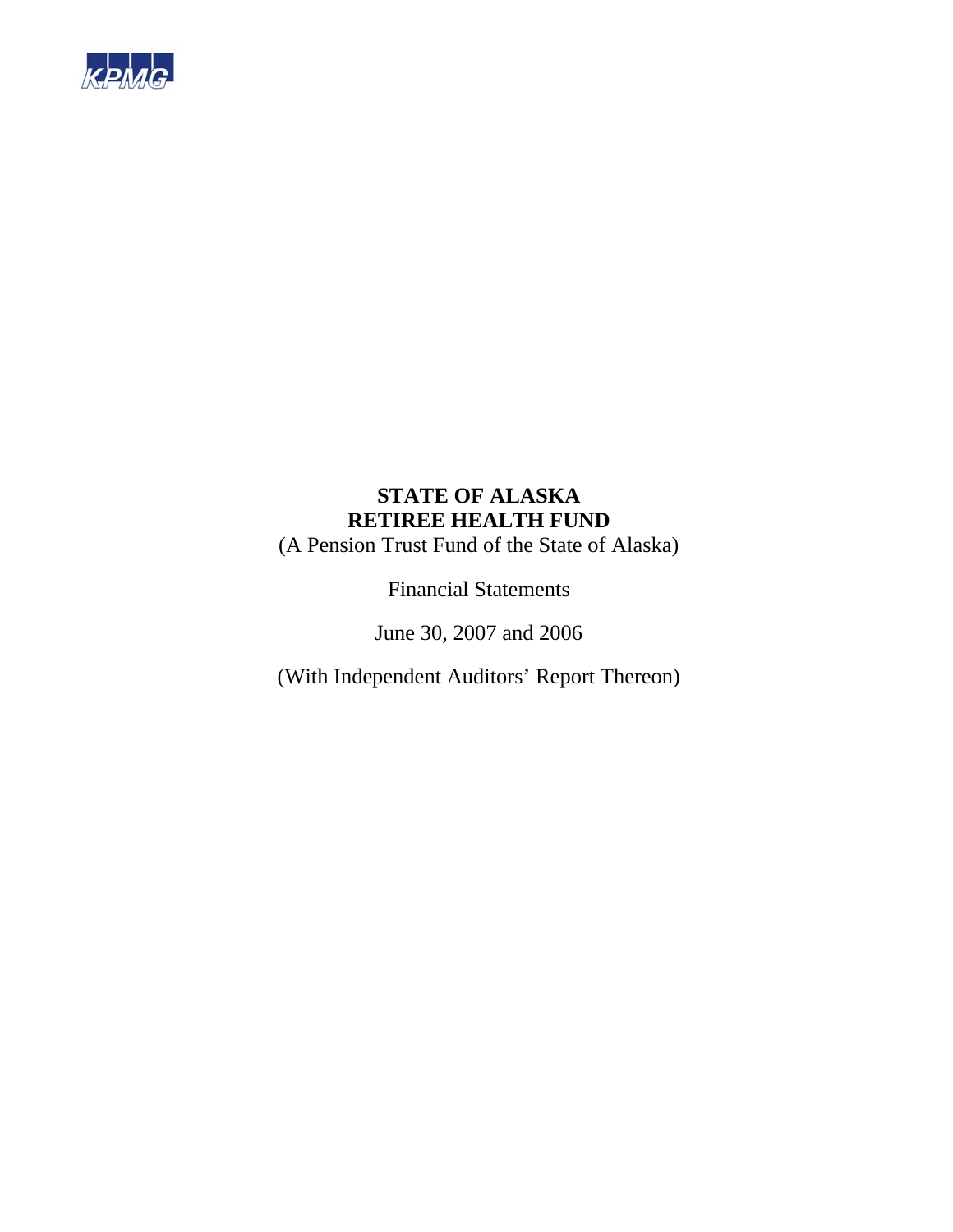(A Pension Trust Fund of the State of Alaska)

June 30, 2007 and 2006

### **Table of Contents**

|                                               | Page      |
|-----------------------------------------------|-----------|
| Independent Auditors' Report                  | $1 - 2$   |
| Management's Discussion and Analysis          | $3 - 8$   |
| <b>Statements of Fiduciary Net Assets</b>     | 9         |
| Statements of Changes in Fiduciary Net Assets | 10        |
| <b>Notes to Financial Statements</b>          | $11 - 27$ |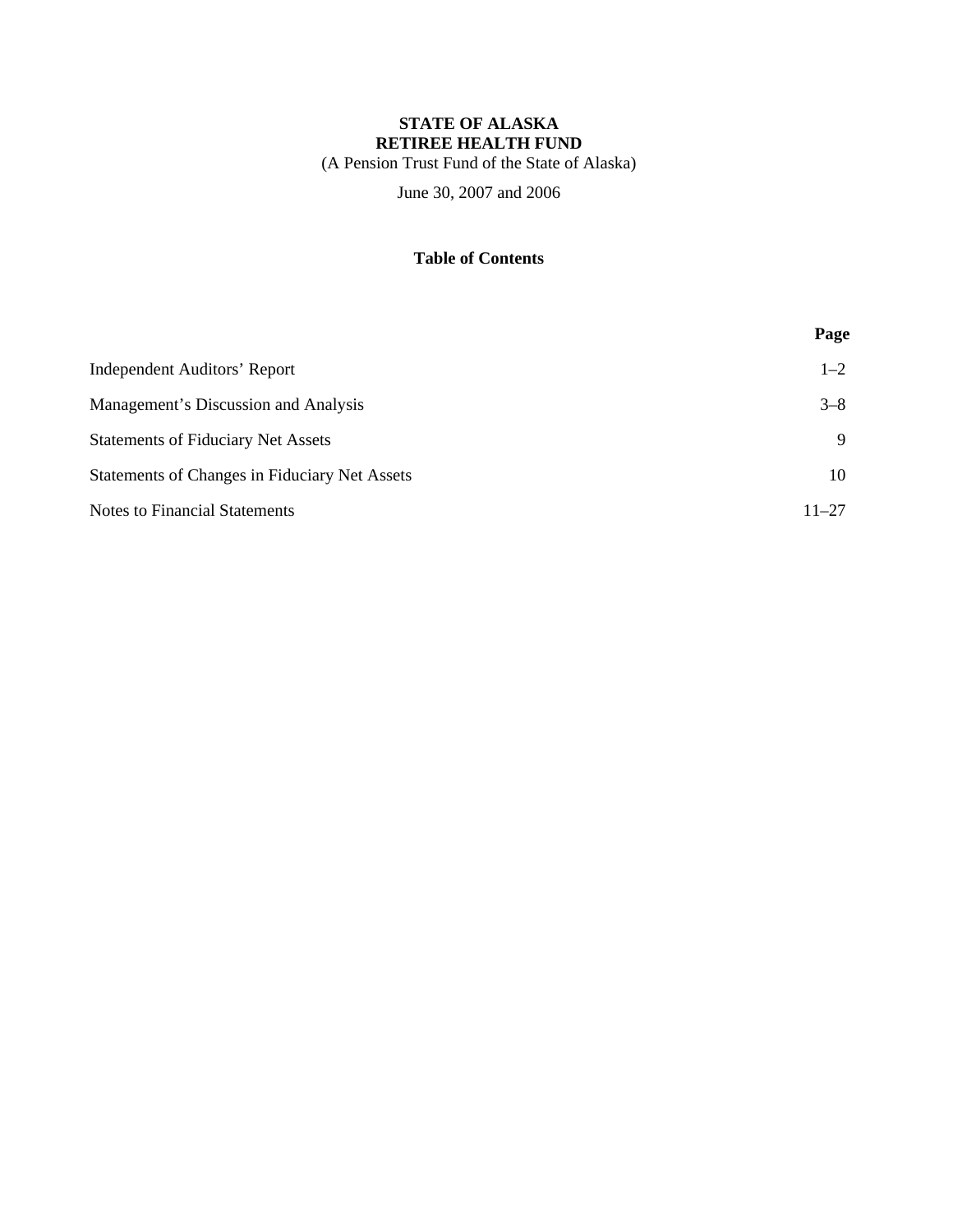

**KPMG LLP**  Suite 600 701 West Eighth Avenue Anchorage, AK 99501

### **Independent Auditors' Report**

Alaska Retirement Management Board and Division of Retirement and Benefits Retiree Health Fund:

We have audited the accompanying statements of fiduciary net assets of the State of Alaska Retiree Health Fund, a Pension Trust Fund of the State of Alaska, as of June 30, 2007 and 2006, and the related statements of changes in fiduciary net assets for the years then ended. These financial statements are the responsibility of the Plan's management. Our responsibility is to express an opinion on these financial statements based on our audits.

We conducted our audits in accordance with auditing standards generally accepted in the United States of America. Those standards require that we plan and perform the audit to obtain reasonable assurance about whether the financial statements are free of material misstatement. An audit includes consideration of internal control over financial reporting as a basis for designing audit procedures that are appropriate in the circumstances, but not for the purpose of expressing an opinion on the effectiveness of the internal control over financial reporting. Accordingly, we express no such opinion. An audit also includes examining, on a test basis, evidence supporting the amounts and disclosures in the financial statements, assessing the accounting principles used and significant estimates made by management, as well as evaluating the overall financial statement presentation. We believe that our audits provide a reasonable basis for our opinion.

As discussed in note 1, the financial statements present only the State of Alaska Retiree Health Fund and do not purport to and do not present fairly the financial position of the State of Alaska as of June 30, 2007 and 2006, changes in its financial position and cash flows, where applicable, for the years then ended in conformity with U.S. generally accepted accounting principles.

In our opinion, the financial statements referred to above present fairly, in all material respects, the financial position of the State of Alaska Retiree Health Fund, a Pension Trust Fund of the State of Alaska, as of June 30, 2007 and 2006, and the changes in financial position for the years then ended in conformity with U.S. generally accepted accounting principles.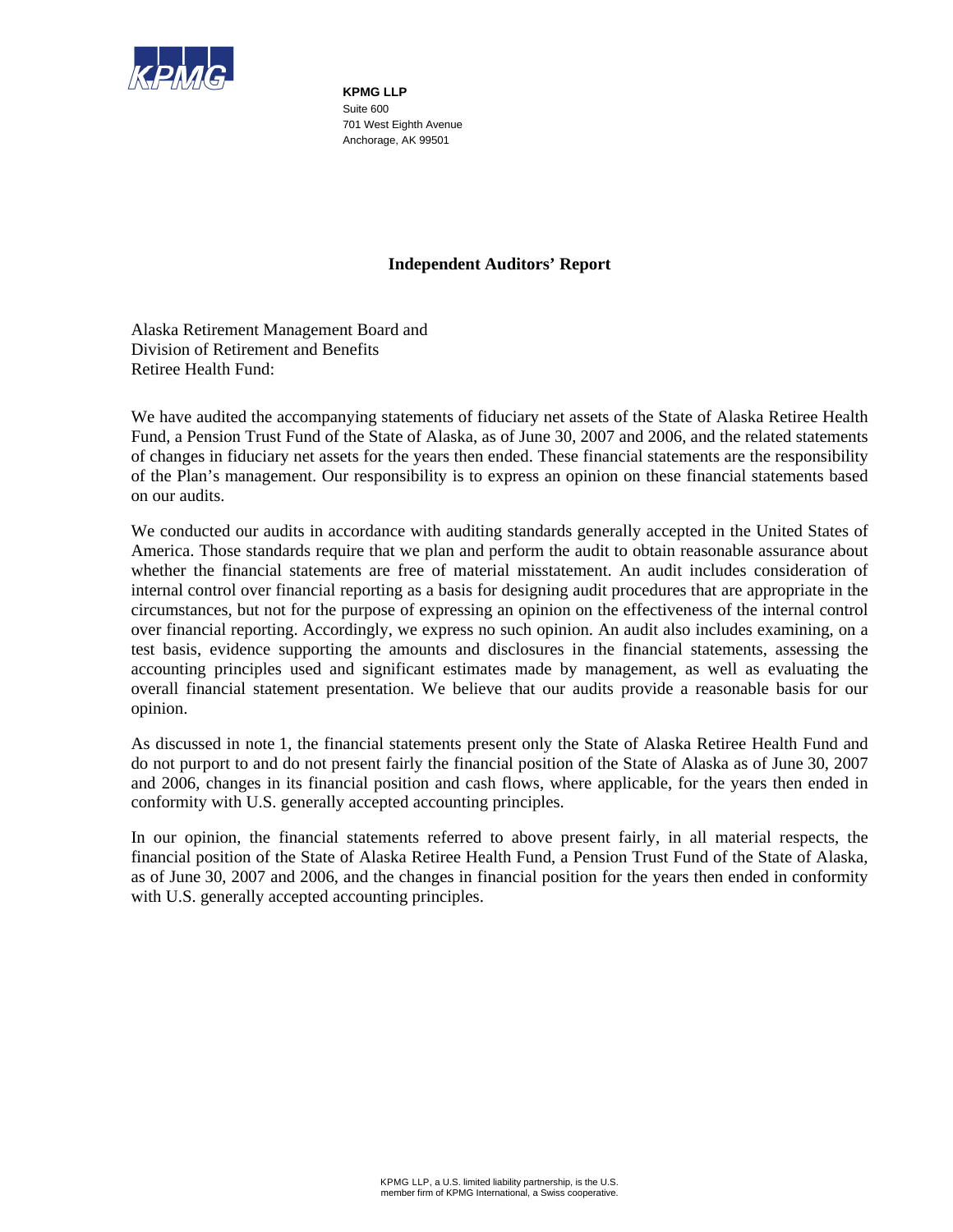

The accompanying required supplementary information of management's discussion and analysis on pages 3 to 8 is not a required part of the basic financial statements but is supplementary information required by U.S. generally accepted accounting principles. We have applied certain limited procedures, which consisted principally of inquiries of management regarding the methods of measurement and presentation of the required supplementary information. However, we did not audit the information and express no opinion on it.

KPMG LLP

January 23, 2008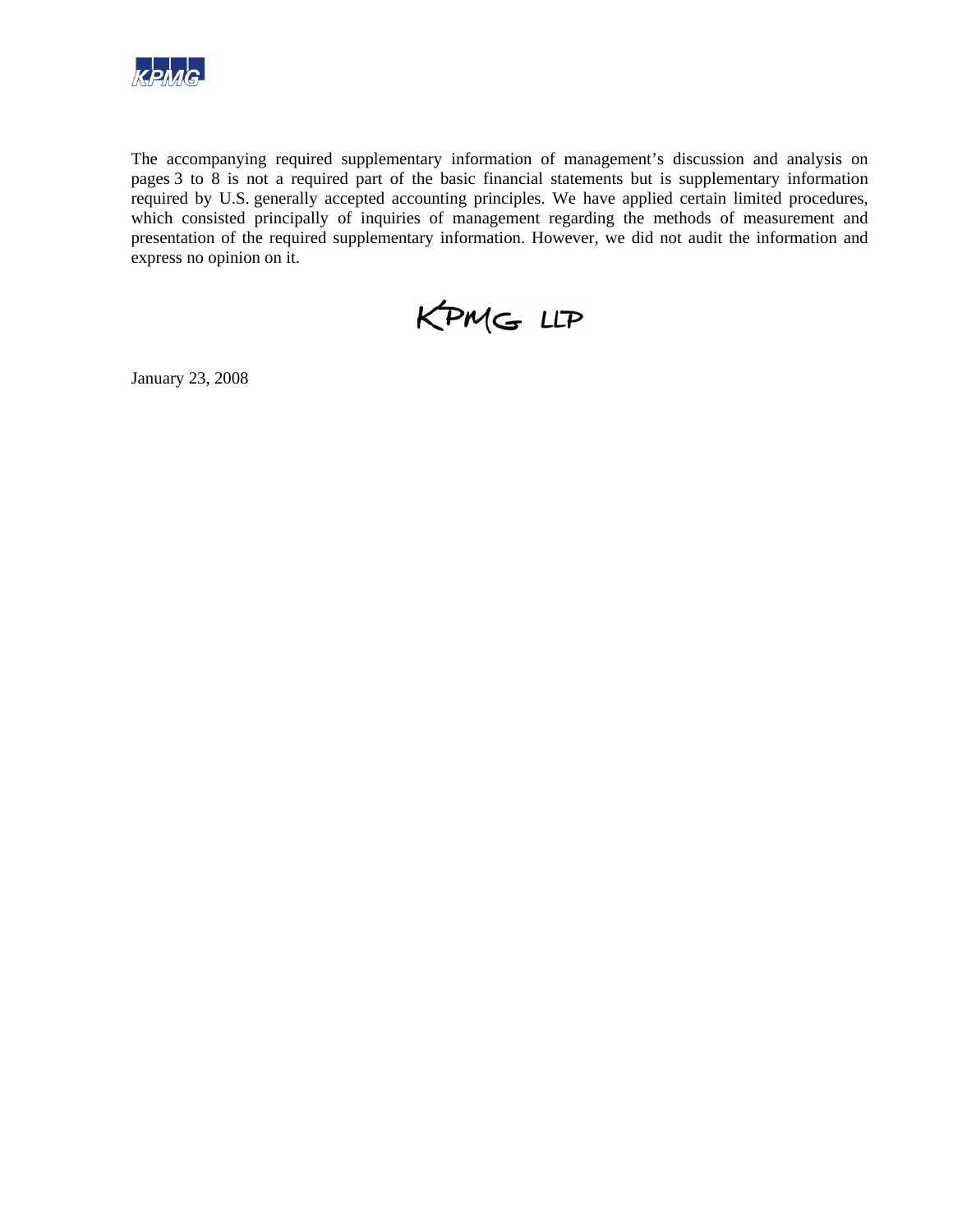(A Pension Trust Fund of the State of Alaska)

Management's Discussion and Analysis

June 30, 2007 and 2006

This section presents management's discussion and analysis (MD&A) of the Retiree Health Fund's (Plan) financial condition and performance for the years ended June 30, 2007 and 2006. This section is presented as a narrative overview and analysis. Please read the MD&A in conjunction with the financial statements and notes to the financial statements to better understand the financial condition and performance of the Plan during the fiscal years ended June 30, 2007 and 2006. Information for fiscal year 2005 is presented for comparative purposes.

#### **Financial Highlights**

The Plan's total assets exceeded its total liabilities by \$332,799,401 and \$238,849,491 at the close of fiscal years 2007 and 2006, respectively.

The Plan's net assets as of June 30, 2007 and 2006 increased by \$93,949,910 and \$2,553,624 or 39.3% and 1.1% over the closing balances of those assets in fiscal years 2006 and 2005, respectively.

Total health premiums received totaled \$364,107,013 and \$343,437,335 during fiscal years 2007 and 2006, increases of \$20,669,678 and \$28,326,473 or 6.0% and 9.0% from fiscal years 2006 and 2005, respectively.

Net investment earnings increased from \$12,572,055 to \$36,364,601 during fiscal year 2007 and decreased from \$14,142,830 to \$12,572,055 during fiscal year 2006; reflecting an increase of 189.2% and a decrease of 11.1% from fiscal years 2006 and 2005, respectively.

Benefit expenses totaled \$301,285,999 and \$294,608,159 during fiscal years 2007 and 2006, increases of \$6,677,840 and \$35,174,829 or 2.3% and 13.6% from fiscal years 2006 and 2005, respectively.

#### **Overview of the Financial Statements**

This discussion and analysis is intended to serve as an introduction to the Plan's basic financial statements. The Plan's basic financial statements are comprised of three components: (1) statement of fiduciary net assets, (2) statement of changes in fiduciary net assets, and (3) notes to financial statements.

*Statement of Fiduciary Net Assets* – This statement presents information regarding the Plan's assets, liabilities, and net assets. Net assets represent the total amount of assets less the total amount of liabilities.

*Statement of Changes in Fiduciary Net Assets* – This statement presents how the Plan's net assets changed during the fiscal year as a result of contributions, investment income, benefit payments, administrative deductions, and transfers.

The above statements represent resources available for investment and payment of benefits as of the fiscal year– end and the sources and uses of those funds during the fiscal year.

*Notes to Financial Statements* – The notes to the financial statements are an integral part of the financial statements and provide additional detailed information and schedules to better understand the Plan's financial statements.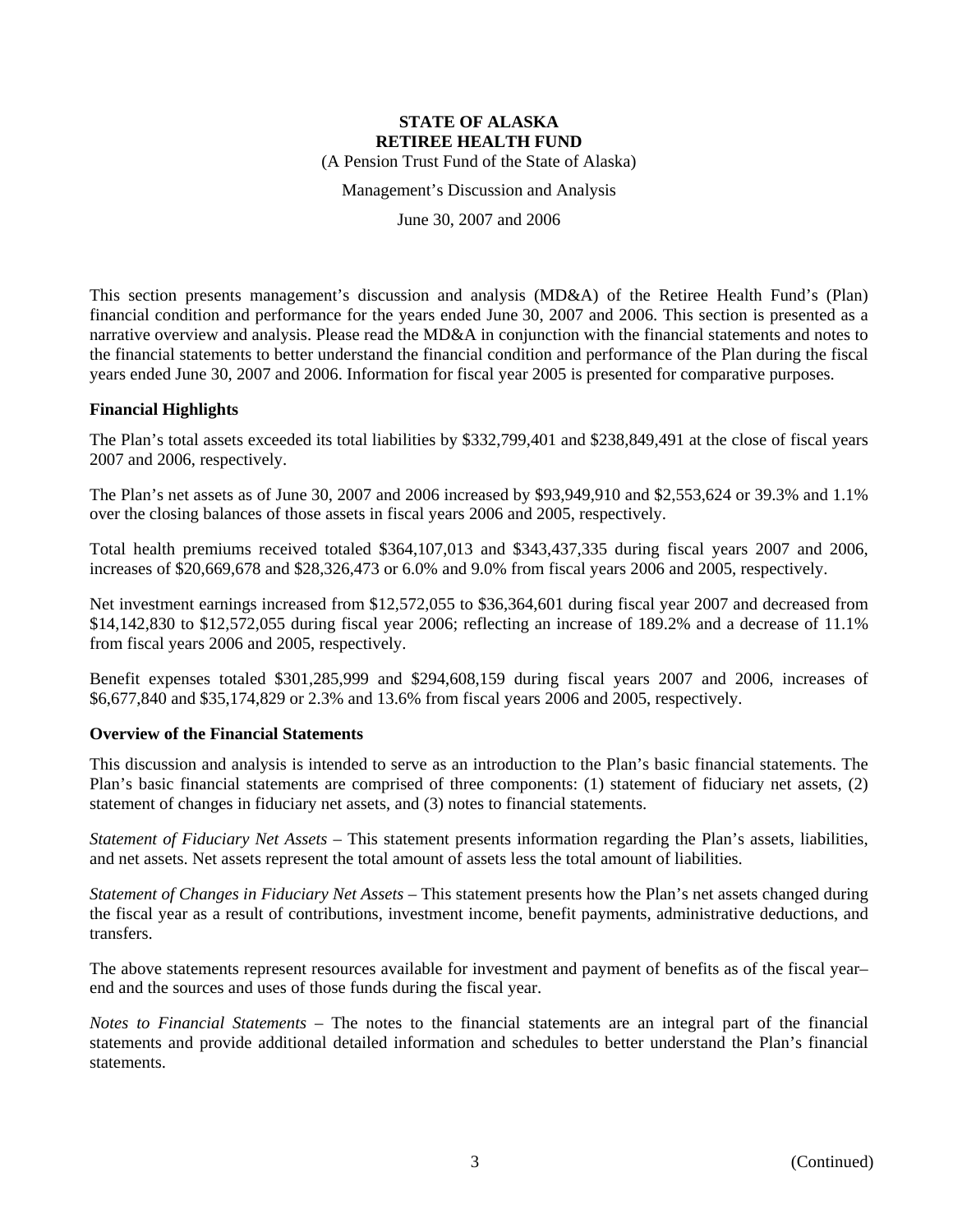(A Pension Trust Fund of the State of Alaska)

Notes to the Financial Statements

June 30, 2007 and 2006

### **Condensed Financial Information**

|                               |                   | <b>Net Assets</b> |                     |                   |               |
|-------------------------------|-------------------|-------------------|---------------------|-------------------|---------------|
|                               |                   |                   | Increase/(decrease) |                   |               |
| <b>Description</b>            | 2007              | 2006              | Amount              | <b>Percentage</b> | 2005          |
| Assets:                       |                   |                   |                     |                   |               |
| Cash and receivables          | 122,003,590<br>S. | 47,526,134        | 74,477,456          | 156.7%            | 62,279,511    |
| Securities lending collateral | 14,346,159        | 29,889,665        | (15,543,506)        | (52)              | 14,383,422    |
| Investments, at fair value    | 270,081,512       | 248,608,714       | 21,472,798          | 8.6               | 222,679,571   |
| Total assets                  | 406, 431, 261     | 326,024,513       | 80,406,748          | 24.7              | 299, 342, 504 |
| Liabilities:                  |                   |                   |                     |                   |               |
| Claims Payable                | 54,983,905        | 55,727,785        | (743,880)           | 1.3               | 37,628,287    |
| Accrued expenses              | 2,803,877         | 326,441           | 2.477.436           | 129.03            | 9.393.474     |
| Securities lending collateral |                   |                   |                     |                   |               |
| payable                       | 14,346,159        | 29,889,664        | 15,543,505          | 52.0              | 14,383,422    |
| Other liabilities             | 1,497,919         | 1,231,132         | 266,787             | (22)              | 1,641,454     |
| <b>Total liabilities</b>      | 73,631,860        | 87,175,022        | (13,543,162)        | (16)              | 63,046,637    |
| Total net assets              | \$332,799,401     | 238,849,491       | 93.949.910          | 39.3%             | 236, 295, 867 |

| <b>Changes in Net Assets</b> |  |  |  |
|------------------------------|--|--|--|
|------------------------------|--|--|--|

|                                             |              |               |              | Increase/(decrease) |               |  |  |
|---------------------------------------------|--------------|---------------|--------------|---------------------|---------------|--|--|
| <b>Description</b>                          | 2007         | 2006          | Amount       | Percentage          | 2005          |  |  |
| Net assets, beginning of year<br>S.         | 238,849,491  | 236, 295, 867 | 2,553,624    | 1.1%                | 173,957,575   |  |  |
| Additions:<br>Healthcare premiums and other | 371,832,120  | 347,904,982   | 23,927,138   | 6.9                 | 319,221,517   |  |  |
| Net investment income                       | 36, 364, 601 | 12,572,055    | 23,792,546   | 189.2               | 14, 142, 830  |  |  |
| Total additions                             | 408,196,721  | 360,477,037   | 47,719,684   | 13.2                | 333, 364, 347 |  |  |
| Deductions:                                 |              |               |              |                     |               |  |  |
| <b>Benefits</b>                             | 301,285,999  | 294,608,159   | 6,677,840    | 2.3                 | 259,433,330   |  |  |
| Administrative                              | 12,960,812   | 13,315,254    | (354, 442)   | (2.7)               | 11,592,725    |  |  |
| Transfer to retirement systems              |              | 50,000,000    | (50,000,000) | (100.0)             |               |  |  |
| Total deductions                            | 314,246,811  | 357,923,413   | (43,676,602) | (12.2)              | 271,026,055   |  |  |
| Increase in net assets                      | 93,949,910   | 2,553,624     | 91,396,286   | 3,579.1             | 62,338,292    |  |  |
| Net assets, end of year<br>S                | 332,799,401  | 238,849,491   | 93,949,910   | 39.3%               | 236,295,867   |  |  |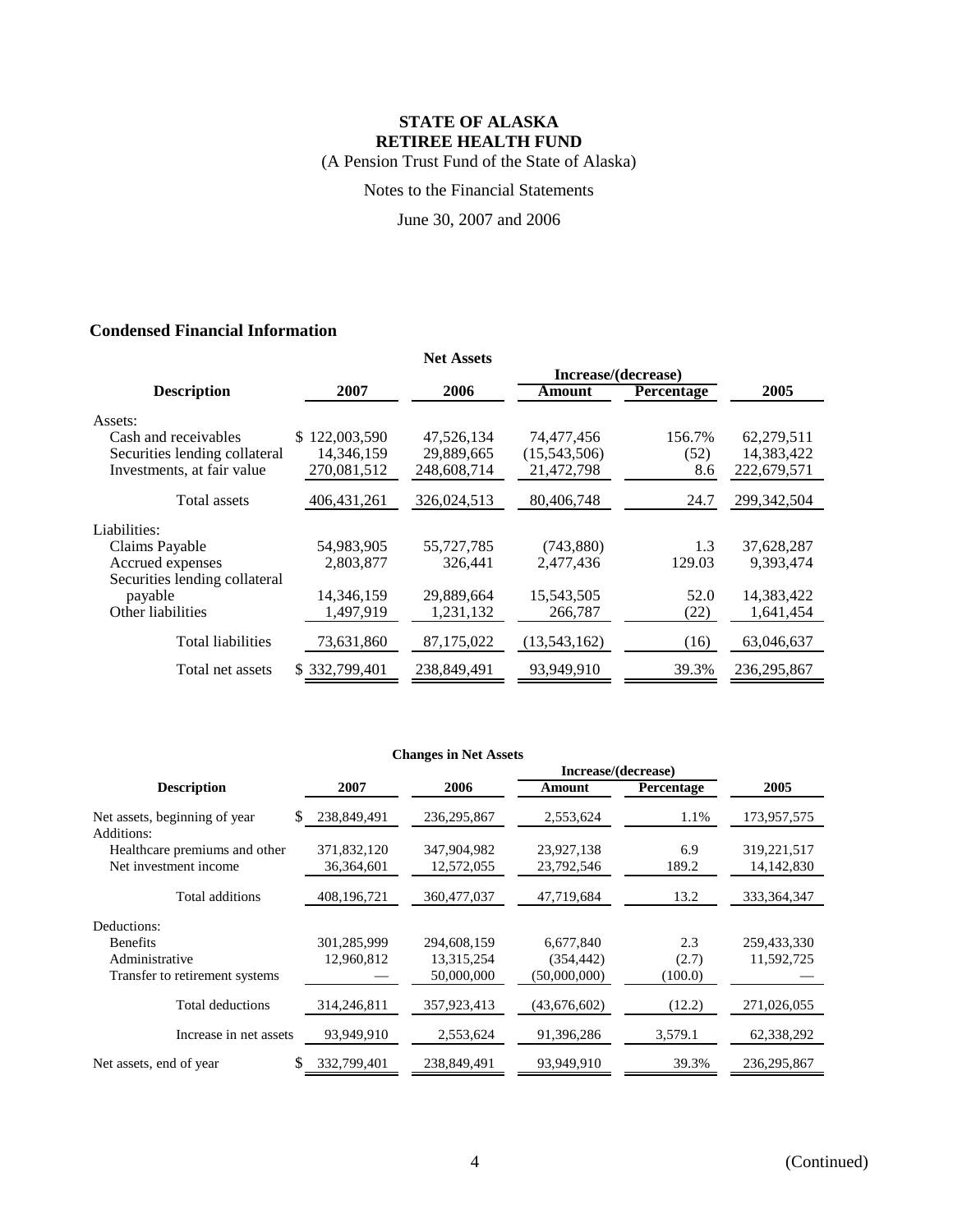(A Pension Trust Fund of the State of Alaska)

Notes to the Financial Statements

June 30, 2007 and 2006

#### **Financial Analysis of the Plan**

The Statements of Fiduciary Net Assets as of June 30, 2007 and 2006 showed total assets exceeding total liabilities by \$332,799,401 and \$238,849,491, respectively. These amounts represent the total plan assets held in trust for postemployment healthcare benefits on each of those dates. The entire amount is available to cover the Plan's obligations to pay benefits for its members and their beneficiaries.

These amounts also represent increases in net assets of \$93,949,910 and \$2,553,624, or 39.3% and 1.1% over fiscal years 2006 and 2005, respectively. Over the long term, healthcare premiums collected are expected to cover all claims costs. With continued increases in healthcare costs, the Plan must continue to accumulate assets to meet current and future claims costs.

The investment of Plan assets is a long–term undertaking. On an annual basis, the Commissioner of Revenue reviews the asset allocation policies related to Plan assets and adopts an asset allocation strategy to ensure the asset mix will remain at an optimal risk/return level given the Plan's constraints and objectives. In fiscal year 2007, the Department of Revenue allocated Retiree Major Medical assets in the following manner: 38% in the short–term fixed income pool, 42% in the broad market fixed income pool, 14% in the domestic equity pool and 6% in the international equity pool. In fiscal year 2006, Retiree Major Medical assets were allocated in the following manner: 26% in the short–term fixed income pool, 30% in the intermediate–term fixed income pool and 44% in the broad market fixed income pool. In fiscal year 2007, long-term care assets were allocated in the following manner: 31% in the broad market fixed income pool, 19% in the international equity pool, 49% in the domestic equity pool, and 1% in the short–term fixed income pool. In fiscal year 2006, long-term care assets were allocated in the following manner: 33% in the broad market fixed income pool, 18% in the international equity pool, 48% in the domestic equity pool and 1% in the short–term fixed income pool. In fiscal years 2007 and 2006, Dental, Visual and Audio assets were invested in the general fund and other non–segregated investments pool.

#### **Premium Calculations**

The overall objective of the Plan is to have sufficient funds to meet claim costs. The premiums are recommended each year by the Division of Retirement and Benefits' (Division) benefit consultant with the governing body's concurrence and the Administrator's approval. Premiums are based on a calendar year. The benefit consultant reviews the historical claims experience and administrative costs and uses that data to estimate trends to develop recommended premiums for the next calendar year.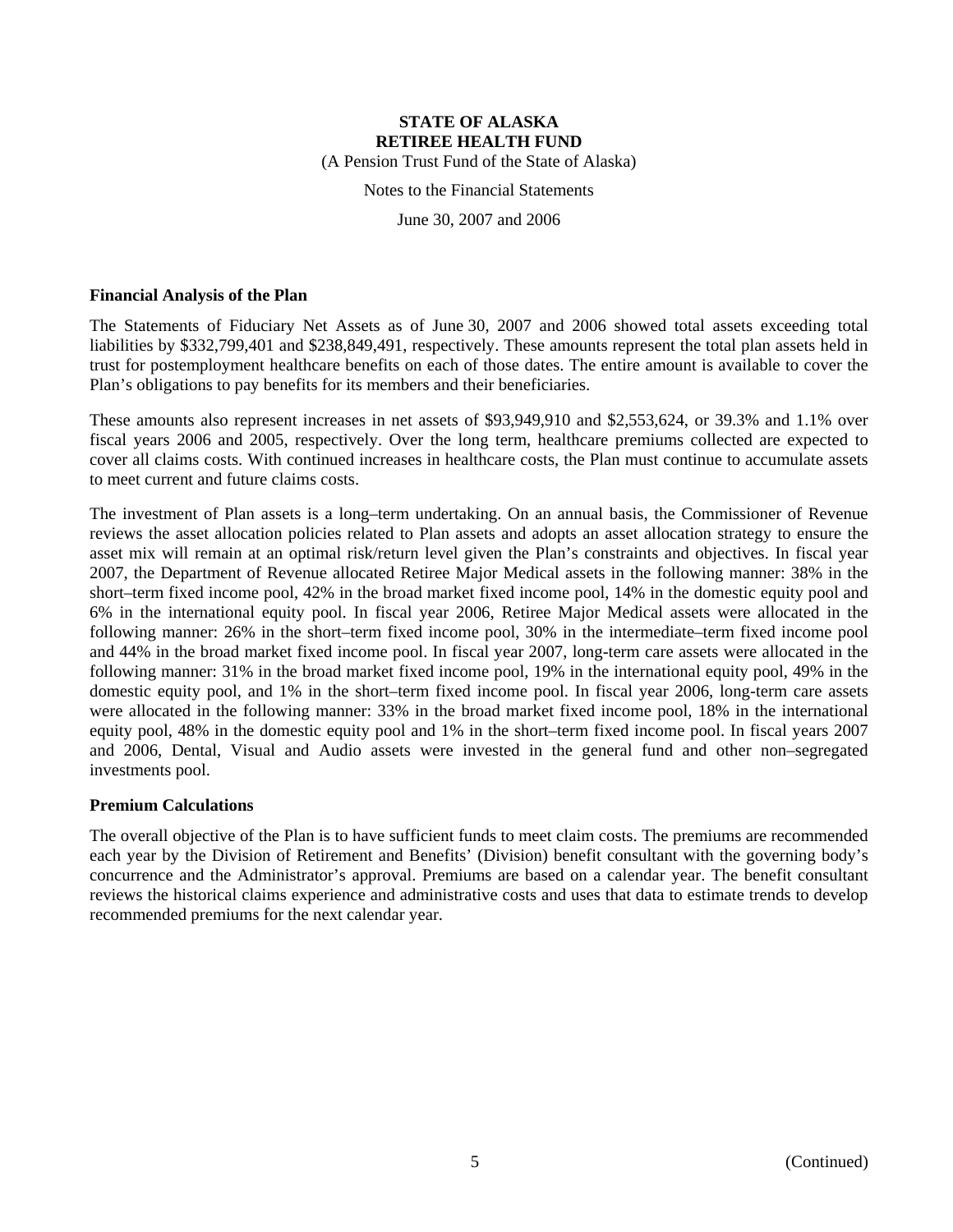(A Pension Trust Fund of the State of Alaska)

### Notes to the Financial Statements

June 30, 2007 and 2006

#### **Healthcare Premiums and Investment Income**

The additions required to fund postemployment healthcare benefits are accumulated through a combination of pension system health premiums, member health premiums, drug rebates and investment income.

|                          | <b>Additions</b><br>Increase/(decrease) |               |             |            |            |               |
|--------------------------|-----------------------------------------|---------------|-------------|------------|------------|---------------|
|                          |                                         | 2007          | 2006        | Amount     | Percentage | 2005          |
| Employer health premiums |                                         | 322, 313, 472 | 304,239,895 | 18,073,577 | 5.9%       | 279,110,797   |
| Member health premiums   |                                         | 41,793,541    | 39,197,440  | 2,596,101  | 6.6        | 36,000,065    |
| Other                    |                                         | 7,725,107     | 4.467.647   | 3,257,460  | 72.9       | 4,110,655     |
| Net investment income    |                                         | 36,364,601    | 12,572,055  | 23,792,546 | 189.2      | 14, 142, 830  |
| Total                    |                                         | 408,196,721   | 360,477,037 | 47,719,684 | 13.2%      | 333, 364, 347 |

Premiums remain at \$876 per month per person for calendar year 2006 and 2007. Premiums were \$806 in 2004. Increases are the result of rising healthcare costs related to covered benefits.

Other income represents prescription drug rebates which have increased in the last two years due to greater drug utilization as well as an increasing number of Plan members.

The Plan was approved for participation in the Medicare Part D retiree drug subsidy (RDS) program starting in calendar year 2006. One of the provisions of Medicare Part D provides sponsors of pension healthcare plans the opportunity to receive a payment, the retiree drug subsidy (RDS) if the sponsor's plan provides a prescription drug benefit that is actuarially equivalent to the Medicare Part D benefit. The RDS is equal to twenty–eight percent of the amount of eligible prescription drug benefit costs of retirees who are eligible for, but not enrolled in, Medicare Part D, by virtue of continuing to be covered by the sponsor's plan. The RDS for calendar year 2007 was \$3,311,236.00. The data required for the RDS program is based on a calendar year; therefore, data for the six month period ended June 30, 2007, cannot be reasonably estimated and is not recorded in the financial statements for the period ended June 30, 2007.

Net investment income increased by \$23,792,546 or 189.2% over amounts recorded in fiscal year 2006. Net investment income decreased by \$1,570,775 or 11.1% over amounts recorded in fiscal year 2005. The Plan had more than eighty-three percent of invested assets in the broad market fixed income and domestic fixed income markets in both 2007 and 2006. The broad market fixed income pool had a return of 5.8% in fiscal year 2007 compared to -0.2% in fiscal year 2006. The non–retirement domestic equity pool had a return of 20.7% in fiscal year 2007 compared to 9.6 % in fiscal year 2006.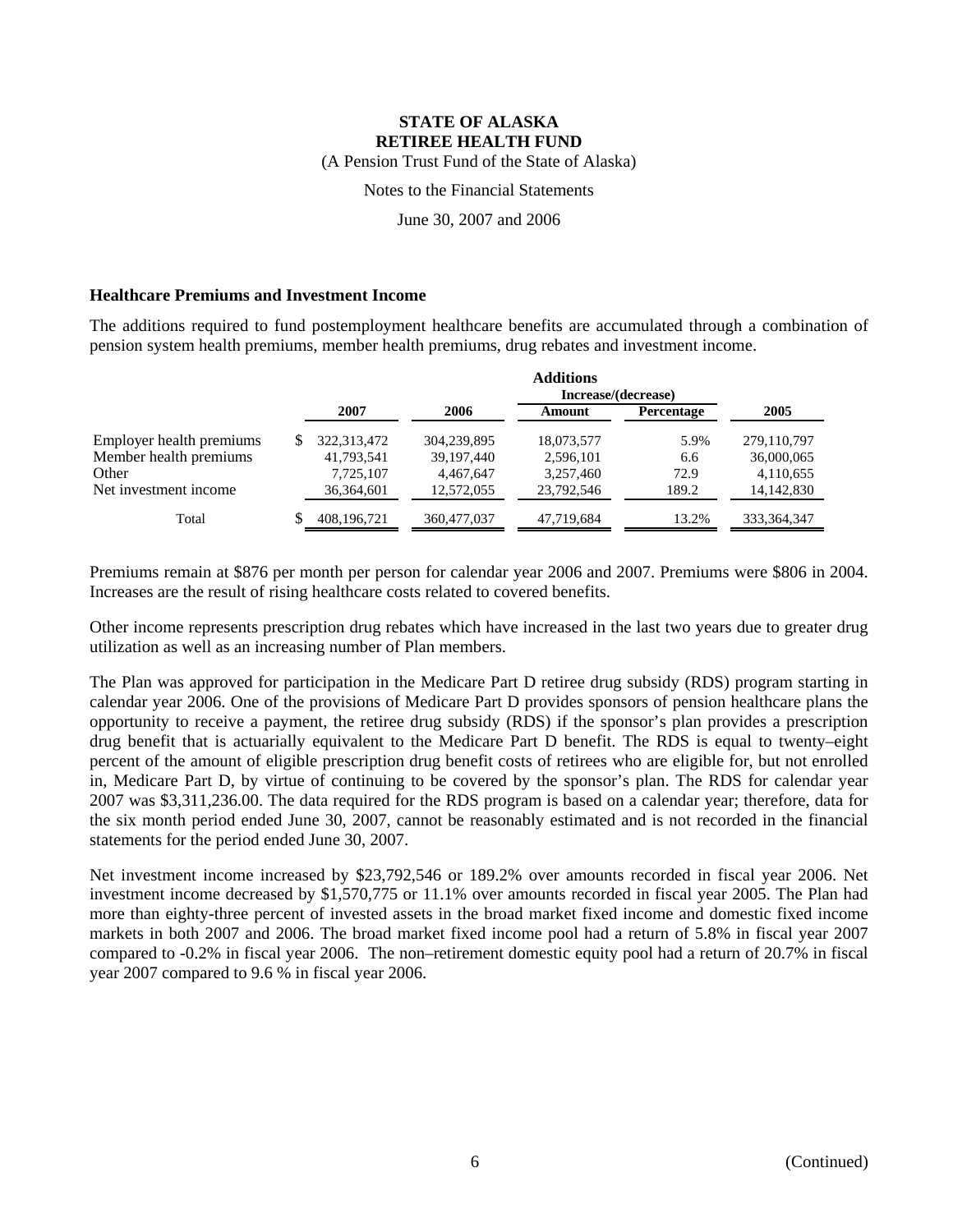(A Pension Trust Fund of the State of Alaska)

Notes to the Financial Statements

June 30, 2007 and 2006

#### **Benefits and Deductions**

The primary deduction of the Plan is the payment of postemployment healthcare benefits. These benefit costs and the cost of administering the Plan comprises the costs of operation.

|                                | <b>Deductions</b> |                     |             |              |                   |             |  |
|--------------------------------|-------------------|---------------------|-------------|--------------|-------------------|-------------|--|
|                                |                   | Increase/(decrease) |             |              |                   |             |  |
|                                |                   | 2007                | 2006        | Amount       | <b>Percentage</b> | 2005        |  |
| Healthcare benefits            |                   | 301,285,999         | 294,608,159 | 6,677,840    | 2.3%              | 259,433,330 |  |
| Administrative deductions      |                   | 12,960,812          | 13,315,254  | (354, 442)   | (2.7)             | 11,592,725  |  |
| Transfer to retirement systems |                   |                     | 50,000,000  | (50,000,000) | (100.0)           |             |  |
| Total                          |                   | 314,246,811         | 357,923,413 | (43,676,602) | $(12.2)\%$        | 271,026,055 |  |

Benefit expenses increased \$6,677,840 and \$35,174,829 or 2.3% and 13.6% from fiscal years 2006 and 2005. With healthcare costs continuing to trend higher as well as increases in the number of retirees each fiscal year, further increases to healthcare benefit payments are expected. The Plan's benefit consultants identified and developed premiums necessary to cover the increased claims costs.

During fiscal year 2006 and 2004, a review was conducted of all medical reserve amounts. An analysis was conducted which considered: (1) the medical portion of net assets held in trust for benefits and other purposes, (2) prior and current year amounts incurred but not paid, (3) the amount necessary for the contingency reserve, and (4) the amount necessary for a premium stabilization reserve. The result was excess reserve balances over those deemed necessary for the continued operation of the Plan. The excess amount was allocated to participating plans. Such an analysis is conducted periodically to determine that reserves are adequate, but not excessive.

Based on the review completed during fiscal year 2006, the Plan transferred \$50,000,000 in fiscal year 2006, to the four participating retirement systems as follows:

| Public Employees' Retirement System        | <sup>8</sup> | 34,635,000 |
|--------------------------------------------|--------------|------------|
| Teachers' Retirement System                |              | 15,175,000 |
| Judicial Retirement System                 |              | 125,000    |
| Elected Public Officials Retirement System |              | 65,000     |

No transfer occurred in 2007.

### **Funding**

Postemployment healthcare benefits are funded by premiums received from the respective retirement systems and plan members as well as from income earned on Plan investments. Healthcare premiums are recommended each year by the Division's consultant with the governing body's concurrence and the Administrator's approval.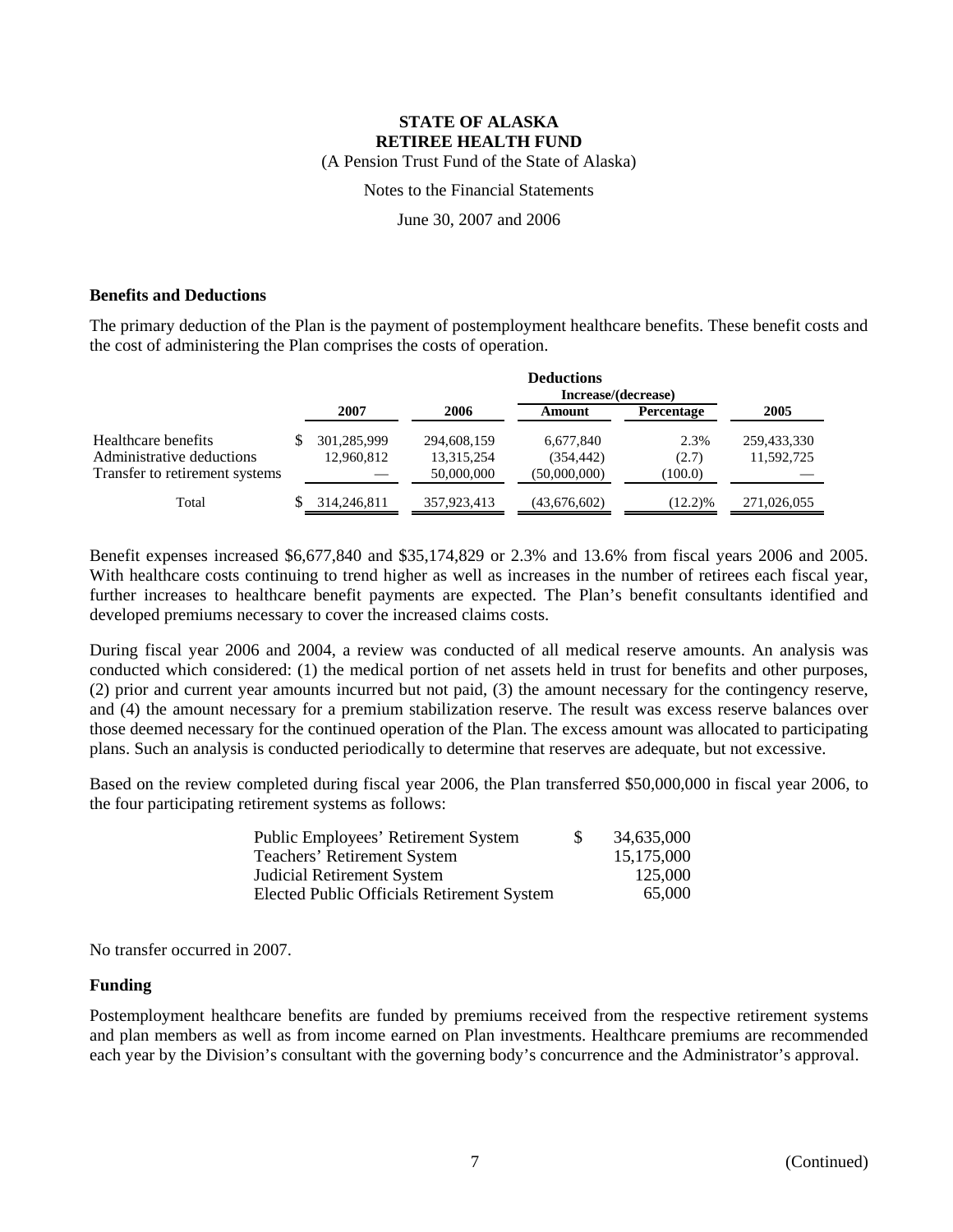(A Pension Trust Fund of the State of Alaska)

Notes to the Financial Statements

June 30, 2007 and 2006

#### **Economic Conditions, Market Environment, and Results**

There are three plans offered through the Retiree Health Fund: major medical (mostly paid by participating retirement funds), Dental–Vision–Audio (DVA) and Long–Term Care (LTC) plans (both paid by retirees). The overall objective of the Plan is to have sufficient funds to meet current and future claim costs. The premiums for the major medical and DVA plans are calculated each year based on the anticipated claims and administrative costs for the following year. The benefit consultant reviews the historical claims experience and administrative costs and uses that data to estimate trends to develop premiums. The amount of reserves is considered when setting the premiums. The premiums for the LTC plan have been developed to provide future benefits for the retirees, much like an annuity. The LTC plan will accumulate large reserves to pay future benefits.

#### **Requests for Information**

This financial report is designed to provide a general overview of the Plan's financial condition for all those with interest in the Plan's finances. Questions concerning any of the information provided in this report or requests for additional financial information should be addressed to the State of Alaska, Division of Retirement and Benefits, Accounting Section, P.O. Box 110203, Juneau, Alaska 99811–0203.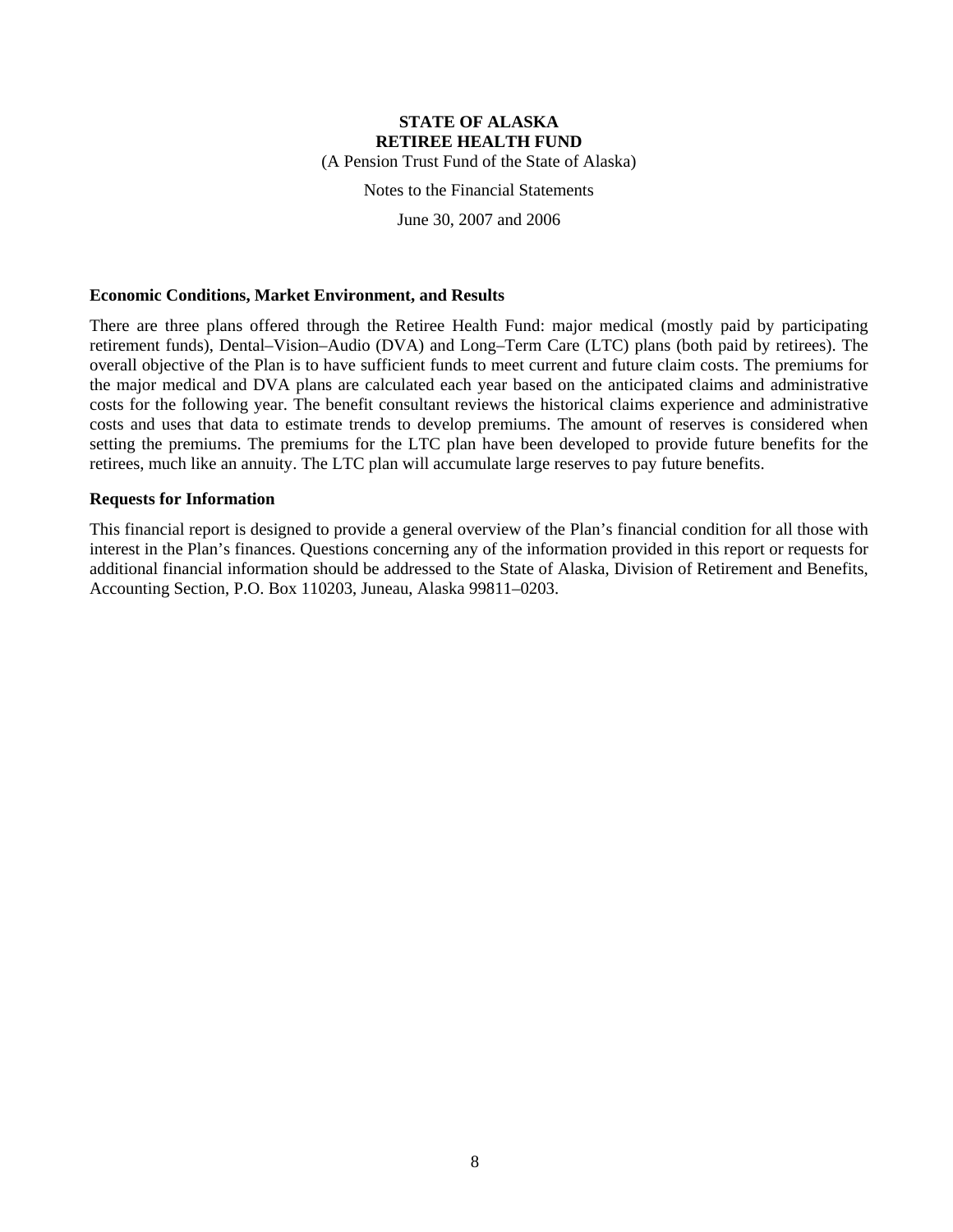(A Pension Trust Fund of the State of Alaska)

# Statements of Fiduciary Net Assets

### June 30, 2007 and 2006

|                                                                                                                                                                                                                  |               | 2007                                     | 2006                                                  |
|------------------------------------------------------------------------------------------------------------------------------------------------------------------------------------------------------------------|---------------|------------------------------------------|-------------------------------------------------------|
| Assets:<br>Cash and cash equivalents (notes 3 and 4):<br>Investment in State of Alaska General Fund and other<br>nonsegregated investments pool<br>Short-term fixed income pool<br>Securities lending collateral | $\mathcal{S}$ | 16,462,653<br>99,848,528<br>14,346,159   | 14,521,004<br>32,263,447<br>29,889,665                |
| Total cash and cash equivalents                                                                                                                                                                                  |               | 130,657,340                              | 76,674,116                                            |
| Investments (notes 3 and 4):<br>Broad market fixed income pool<br>Domestic equity account<br>Intermediate-term fixed income pool<br>International equity pool                                                    |               | 122,379,594<br>104,336,057<br>43,365,861 | 117,338,875<br>59,173,539<br>45,995,169<br>26,101,131 |
| Total investments                                                                                                                                                                                                |               | 270,081,512                              | 248,608,714                                           |
| Other:<br>Premiums receivable<br>Interest and dividends receivable<br>Other receivables                                                                                                                          |               | 152,269<br>412,374<br>5,127,766          | 473,096<br>197,630<br>70,957                          |
| Total other                                                                                                                                                                                                      |               | 5,692,409                                | 741,683                                               |
| Total assets                                                                                                                                                                                                     |               | 406, 431, 261                            | 326,024,513                                           |
| Liabilities:<br>Claims payable (note 5):<br>Medical, dental, visual and audio<br>Long-term Care                                                                                                                  |               | 45,811,905<br>9,172,000                  | 46,790,785<br>8,937,000                               |
| Total claims payable                                                                                                                                                                                             |               | 54,983,905                               | 55,727,785                                            |
| Accrued expenses (note 5)<br>Due to State of Alaska General Fund (note 5)<br>Securities lending collateral payable (note 4)                                                                                      |               | 2,803,877<br>1,497,919<br>14,346,159     | 326,441<br>1,231,132<br>29,889,664                    |
| <b>Total liabilities</b>                                                                                                                                                                                         |               | 73,631,860                               | 87,175,022                                            |
| Contingency (note 8)                                                                                                                                                                                             |               |                                          |                                                       |
| Held in trust for postemployment healthcare benefits:<br>Major medical<br>Dental, visual and audio<br>Long-term care                                                                                             |               | 167,644,571<br>11,738,761<br>153,416,069 | 109,070,299<br>11,270,931<br>118,508,261              |
| Total net assets held in trust for postemployment<br>healthcare benefits                                                                                                                                         | \$            | 332,799,401                              | 238,849,491                                           |

See accompanying notes to basic financial statements.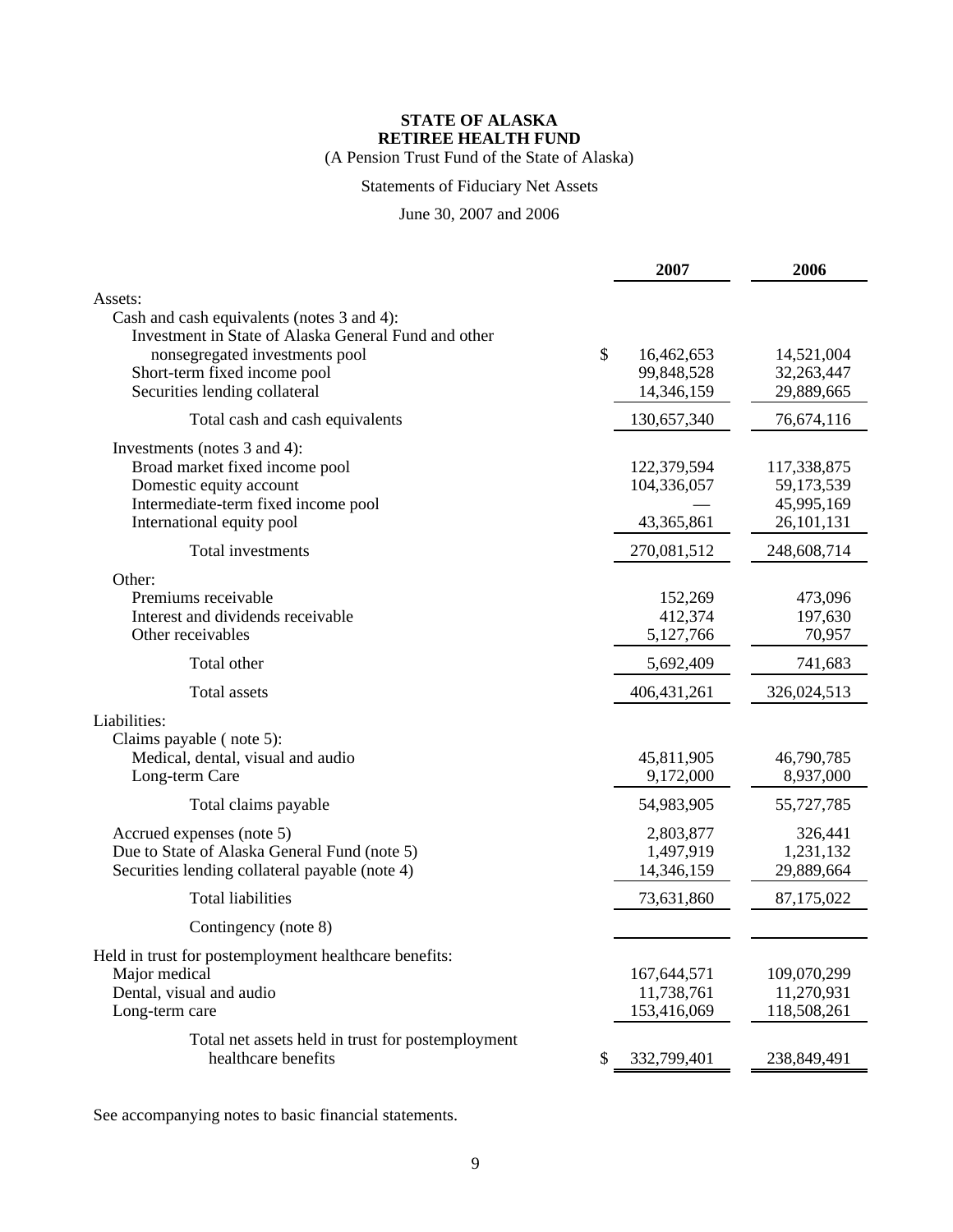(A Pension Trust Fund of the State of Alaska)

### Statements of Changes in Fiduciary Net Assets

### Years ended June 30, 2007 and 2006

|                                                                                            | 2007                                  | 2006                                    |
|--------------------------------------------------------------------------------------------|---------------------------------------|-----------------------------------------|
| Additions:<br>Contributions:                                                               |                                       |                                         |
| Employer health insurance premiums<br>Member health insurance premiums                     | \$<br>322,313,472<br>41,793,541       | 304,239,895<br>39,197,440               |
| Total contributions                                                                        | 364, 107, 013                         | 343,437,335                             |
| Other<br>Investment income:                                                                | 7,725,107                             | 4,467,647                               |
| Net appreciation in fair value (note 3)<br>Interest<br>Dividends                           | 21,568,646<br>12,325,870<br>2,577,900 | 922,223<br>10,092,271<br>1,665,501      |
| Total investment income                                                                    | 36,472,416                            | 12,679,995                              |
| Less investment expense                                                                    | 145,173                               | 151,013                                 |
| Net investment income before securities<br>lending activities                              | 36, 327, 243                          | 12,528,982                              |
| Securities lending income (note 4)<br>Less securities lending expense (notes 4)            | 1,016,182<br>978,824                  | 1,726,690<br>1,683,617                  |
| Net income from securities lending activities                                              | 37,358                                | 43,073                                  |
| Net investment income                                                                      | 36,364,601                            | 12,572,055                              |
| Total additions                                                                            | 408,196,721                           | 360,477,037                             |
| Deductions:<br><b>Benefits</b><br>Administrative<br>Transfer to retirement system (note 6) | 301,285,999<br>12,960,812             | 294,608,159<br>13,315,254<br>50,000,000 |
| Total deductions                                                                           | 314,246,811                           | 357,923,413                             |
| Net change in fiduciary net assets                                                         | 93,949,910                            | 2,553,624                               |
| Net assets, beginning of year                                                              | 238,849,491                           | 236, 295, 867                           |
| Net assets, end of year                                                                    | \$<br>332,799,401                     | 238,849,491                             |

See accompanying notes to basic financial statements.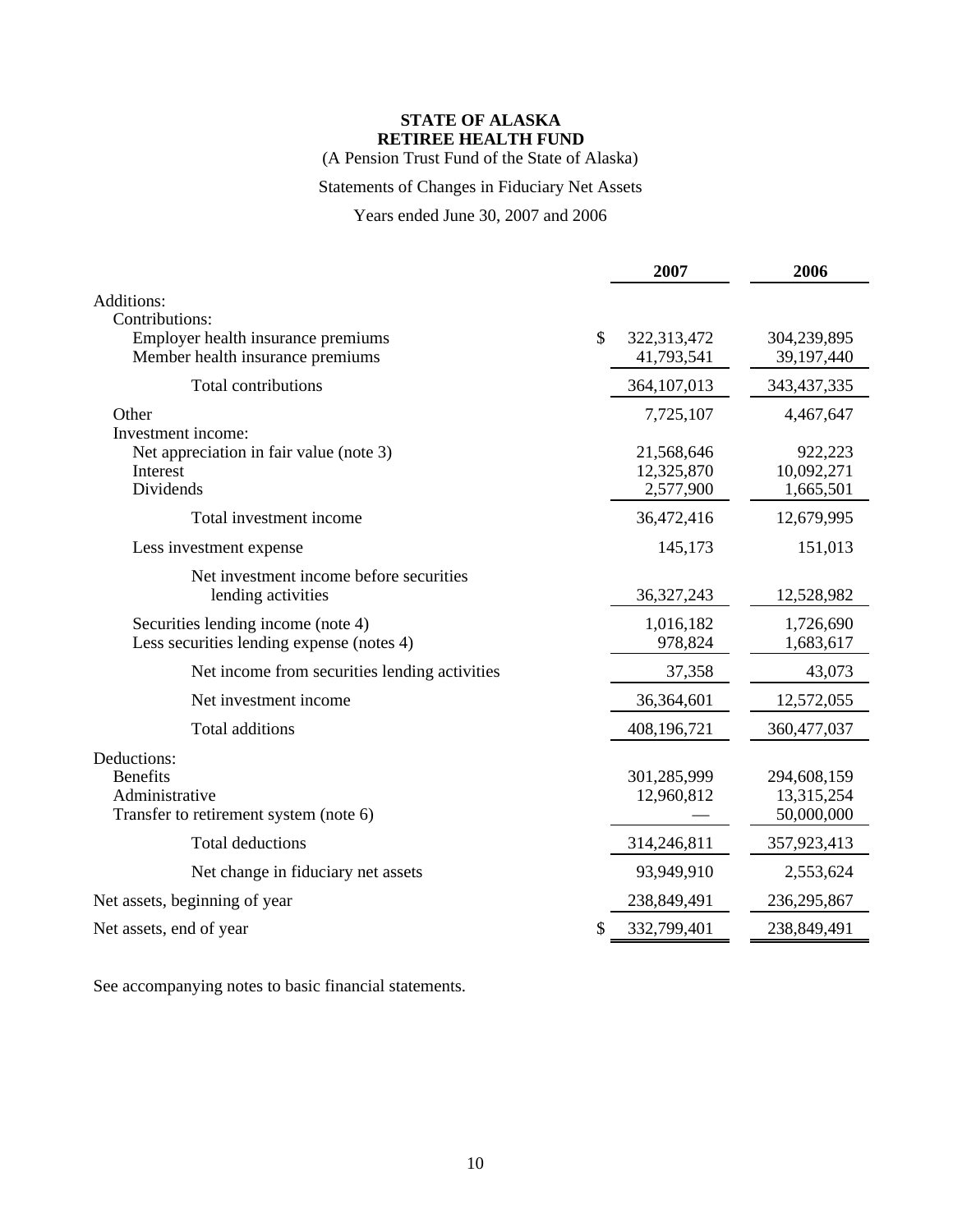(A Pension Trust Fund of the State of Alaska)

Notes to the Financial Statements

June 30, 2007 and 2006

### **(1) Description**

The following brief description of the State of Alaska Retiree Health Fund (Plan), a pension trust fund of the State of Alaska (State), is provided for general information purposes only. Participants should refer to the Retiree Group Insurance Information Booklet for more complete information.

### *General*

The Plan was established to provide self–insured healthcare benefits to retirees of the Public Employees' Retirement System, Teachers' Retirement System, Judicial Retirement System and Elected Public Officers Retirement System (collectively referred to as the Retirement Systems) beginning July 1, 1997. The Plan is a pension trust fund of the State financial reporting entity and is included as such in the State's comprehensive annual financial report. As of June 30, 2007 and 2006, there were approximately 29,900 and 28,600 retirees, respectively, excluding dependents, covered by the Plan.

Prior to July 1, 1997, healthcare benefits for retirees were fully insured through the payment of premiums to an insurance company.

### *Benefits*

The Plan offers major medical, voluntary dental–visual–audio (DVA) and voluntary long–term care (LTC) benefits to eligible benefit recipients of the Retirement Systems and their dependents.

### **Medical**

The Plan provides medical benefits to qualified benefit recipients of the Retirement Systems. The Retirement Systems pay the medical premiums for the benefit recipients, except for the following who must elect coverage and pay a premium:

- Benefit recipients of the Public Employees' Retirement System (PERS) first hired under the PERS on or after July 1, 1986, who are under age 60, are not receiving a disability benefit, and had less than 25 years of peace officer/firefighter service or less than 30 years of other service.
- Benefit recipients of the Teachers' Retirement System (TRS) first hired under the TRS on or after July 1, 1990, who are under age 60, are not receiving a disability benefit, and had less than 25 years of service.
- Benefit recipients of the PERS first hired under the PERS on or after July 1, 1996, who are age 60 or older and do not have at least 10 years of credited service.
- Alternate payees under a Qualified Domestic Relations Order (QDRO).

The State also pays the medical premiums for benefit recipients of the Marine Engineers Beneficial Association who retired from the State after July 1, 1986.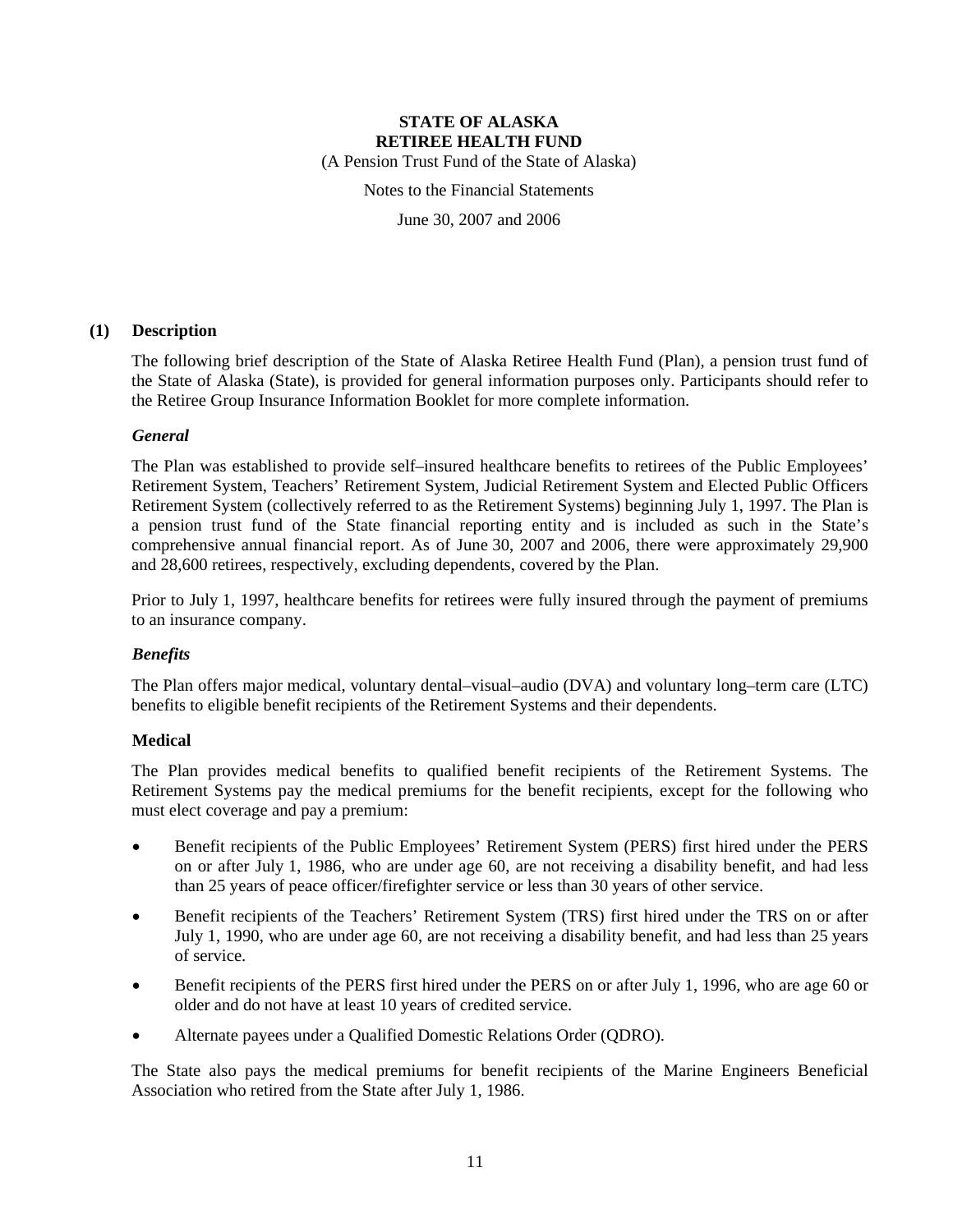(A Pension Trust Fund of the State of Alaska)

Notes to the Financial Statements

June 30, 2007 and 2006

#### **(1) Description (Cont.)**

#### *Voluntary DVA and LTC*

Individuals receiving benefits from one of the Retirement Systems, excluding alternate payees under a QDRO, may elect coverage for themselves and their eligible dependents. If coverage is elected, the premiums are paid by deductions from retirement checks.

#### *Administration*

The Plan is administered by the State's Division of Retirement and Benefits (DRB). DRB utilizes the services of a claims administrator, Premera, to process all medical, dental, and prescription drug claims.

#### *Funding*

The Plan is self–insured for all benefits. The Plan's funding policy provides for the collection of premiums from the Retirement Systems and benefit recipients, as applicable. Premium amounts are actuarially determined on an annual basis and adjusted as necessary. The Retirement Systems retain the risk of loss of allowable claims.

#### *Due to State of Alaska General Fund*

Due to the State of Alaska General Fund represent reimbursements to be made by the Plan to other funds for net payments made by other funds on behalf of the Plan.

#### **(2) Summary of Significant Accounting Policies**

#### *Basis of Accounting*

The Plan's financial statements are prepared using the economic resource focus and the accrual basis of accounting. Premiums are recognized in the period in which they are due. Benefits are recognized when due and payable.

#### *Use of Estimates*

The preparation of financial statements in conformity with U.S. generally accepted accounting principles requires management to make estimates and assumptions that affect the reported amounts of assets and liabilities and disclosure of contingent assets and liabilities at the date of the financial statements and the reported amounts of additions and deductions during the reporting period. Actual results could differ from those estimates.

#### *Investments*

Investments are recorded at fair value in accordance with Governmental Accounting Standards Board (GASB) Statement No. 31. Fair value is "the amount that a plan can reasonably expect to receive for an investment in a current sale between a willing buyer and a willing seller – that is, other than in a forced or liquidation sale." Security transactions are accounted for on a trade date (ownership) basis at the current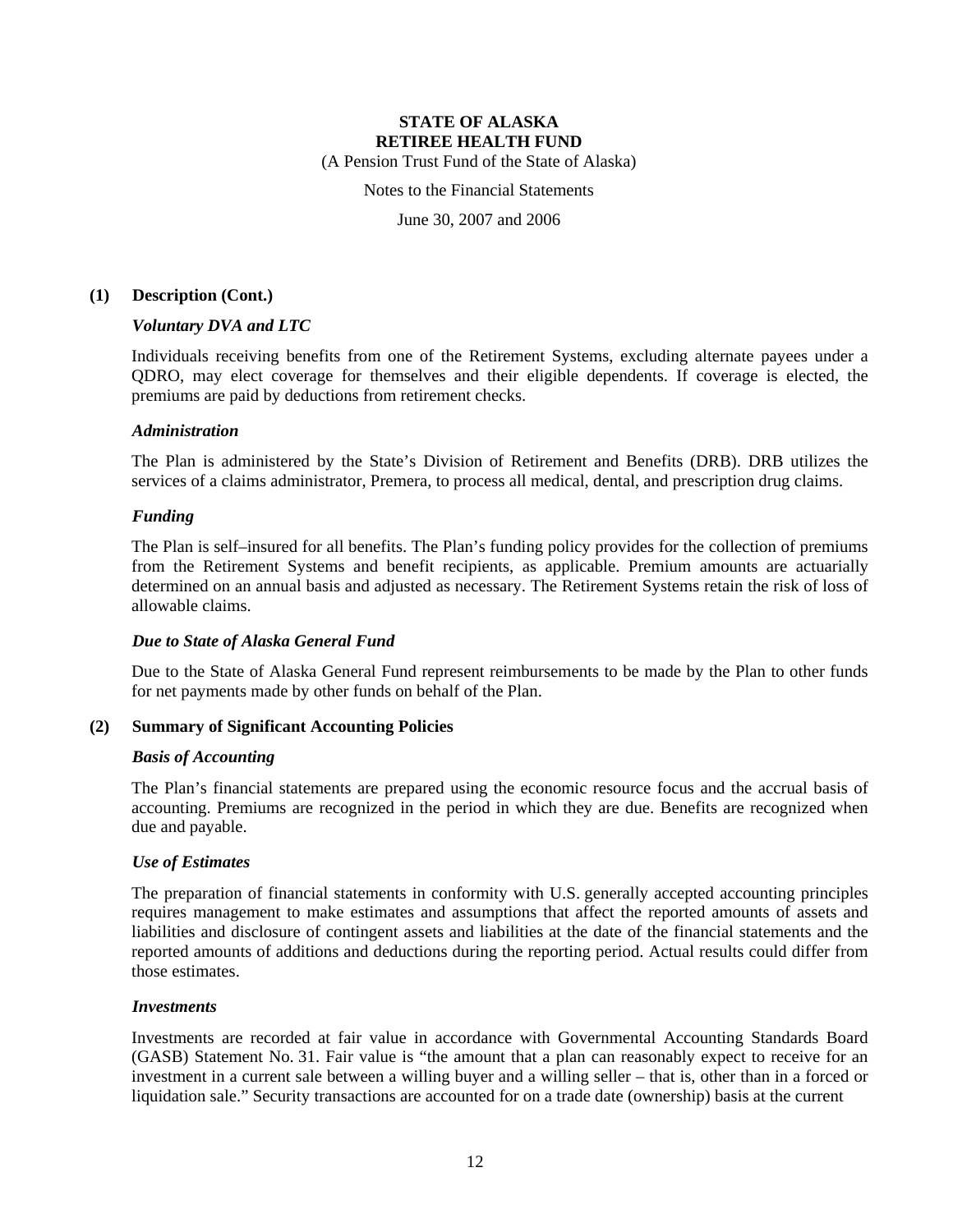(A Pension Trust Fund of the State of Alaska)

Notes to the Financial Statements

June 30, 2007 and 2006

### **(2) Summary of Significant Accounting Policies (Cont.)**

fair value. Dividend income on domestic and international equity securities is accrued on the ex–dividend date.

In fiscal year 2005, Governmental Accounting Standards Board (GASB) Statement No. 40, *Deposits and Investment Risk Disclosures* (GASB 40) was implemented. GASB Statement No. 40 addresses disclosures on deposits and investments, focusing on common investment risks related to interest rate risk, credit risk, foreign currency risk and concentration of credit risk.

Fixed income and international equity securities are valued each business day using an independent pricing service. The securities underlying the domestic equity account are valued each business day by the Trustee Committee in good faith and pursuant to procedures established by the Trustee. The domestic equity account's net asset value per share is determined by dividing the fair value of its underlying assets by the number of units that represent total ownership. Securities expressed in terms of foreign currencies are translated into U.S. dollars at the prevailing exchange rates. Money markets are valued at amortized cost, which approximates fair value.

The cost of securities is determined on the average cost basis.

With the exception of general fund and other non–segregated investments (GeFONSI) and short–term fixed income pool investments, income from pooled securities is allocated daily to each pool participant on a pro rata basis. Income in the short–term fixed income pool is calculated daily and credited monthly to each participant on a pro rata basis. GeFONSI income is distributed to pool participants monthly if prescribed by statute or if appropriated by state legislature. Domestic equity income is distributed quarterly.

#### *Federal Income Tax Status*

The Plan is exempt from federal income taxes under Section 501(a) of the Internal Revenue Code.

#### *Reclassifications*

Certain reclassifications not affecting changes in fiduciary net assets have been made to 2006 amounts in order to conform to the 2007 presentation.

#### **(3) Investments**

The State has created a pooled environment by which it manages investments. Actual investing is performed by investment officers in the State's Department of Revenue, Treasury Division, or by contracted external investment managers. The Plan invests in the State's internally managed GeFONSI, short–term, intermediate term and broad marked fixed income pools as well as the State's externally managed domestic equity account and international equity pool. A complete description of the investment policy for each pool is included in the *Department of Revenue, Treasury Division, Policies and Procedures Manual*.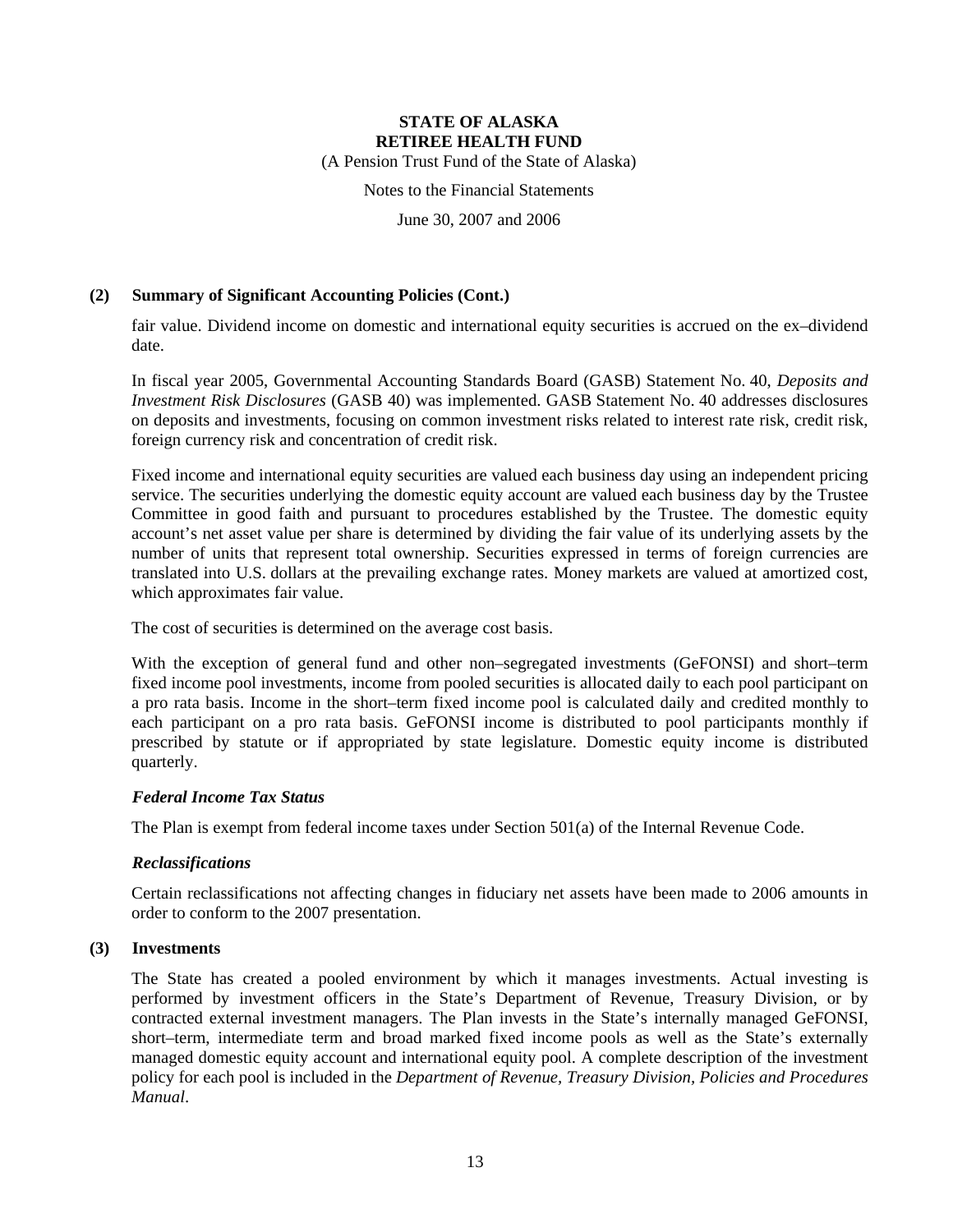(A Pension Trust Fund of the State of Alaska)

Notes to the Financial Statements

June 30, 2007 and 2006

#### **(3) Investments (Cont.)**

### *General Fund and Other Non–Segregated Investment (GeFONSI) Pool*

The Plan participates in the State's internally managed GeFONSI pool which consists of investments in the State's internally managed short–term and intermediate–term fixed income pools. At June 30, 2007 and 2006, the Plan had a 0.37% and 0.51% direct ownership in the GeFONSI.

#### *Short–Term Fixed Income Pool*

The Plan participates in the State's internally managed short–term fixed income pool which was established March 15, 1993, with a start up and maintained share price of \$1. Treasury staff determines the allocation between permissible securities. Each participant owns shares in the pool, the number of which fluctuates daily with contributions and withdrawals. Participant shares also change at the beginning of each month when income is paid. Participants include the intermediate–term and broad market fixed income pools and a number of other funds, some of which are not under the fiduciary responsibility of the Commissioner. At June 30, 2007 and 2006, the Plan had a 3.7% and 1.59% direct ownership in the short– term fixed income pool.

#### *Broad Market Fixed Income Pool*

The Plan participates in the State's internally managed broad market fixed income pool which was established July 1, 1994, with a start up share price of \$1,000. The share price at June 30, 2007, was \$2,269. Treasury staff determines the allocation between permissible securities. When compared to the short or intermediate–term fixed income pools, this pool has a longer time horizon, a more limited need for liquidity, a moderate need for long–term inflation protection, and can be invested at a high risk level. The net asset value per share on any given valuation date is determined by dividing the total fair value of the net assets of the pool by the number of shares of the pool outstanding on the valuation date. Ownership in the pool is based on the number of shares held by each participant. Contributions to and withdrawals from the pool are based on the beginning of the day net asset value per share on the day of the transaction. At June 30, 2007 and 2006, the Plan had a 12.07% and 13.19% direct ownership in the broad market fixed income pool.

#### *Domestic and International Equity Account*

The Plan participates in the State's externally managed domestic and international equity account. The participants in this account hold shares in the Russell 3000 and Morgan Stanley Capital Investment (MSCI) Europe Australian and Far East (EAFE), Index Common Trust Fund (Trust), a passively managed commingled index fund. The Trust includes other non–State institutional investors. The investment objective of the Trust is to replicate, as closely as possible, the return of the Russell 3000 Stock Index and the MSCI EAFE Stock Index, and thus is comprised of securities included in that index. The net asset value per share on any given valuation date is determined by dividing the total fair value of the net assets of the common trust by the number of shares of the common trust outstanding on the valuation date. Ownership in a common trust is based on the number of shares held by each participant. Contributions to and withdrawals from a common trust are based on the beginning of the day net asset value per share on the day of the transaction.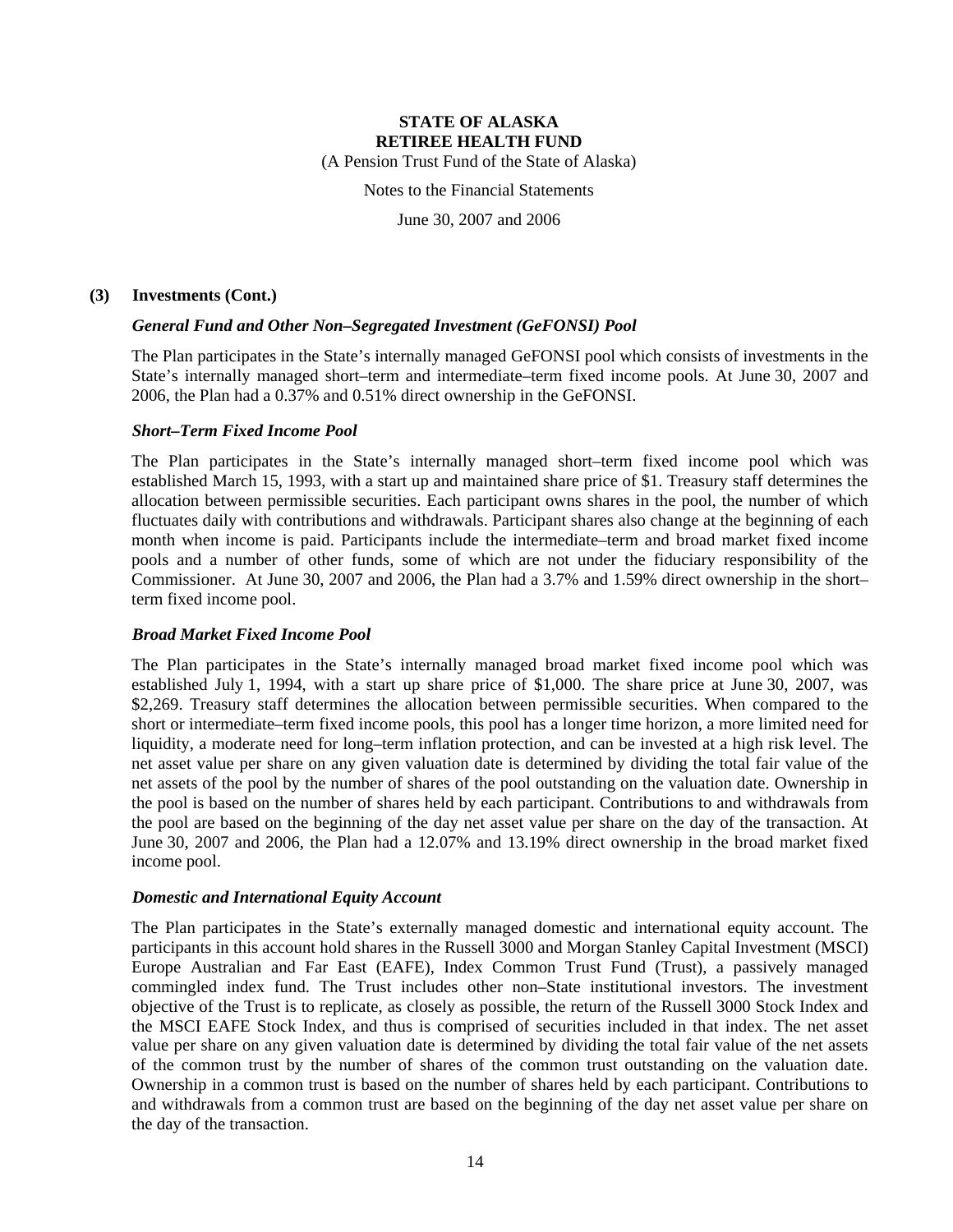(A Pension Trust Fund of the State of Alaska)

Notes to the Financial Statements

June 30, 2007 and 2006

#### **(3) Investments (Cont.)**

#### *Intermediate–Term Fixed Income Pool*

The Plan participates in the State's internally managed intermediate–term fixed income pool which was established July 1, 1994, with a start up share price of \$1,000. The share price at June 30, 2007, was \$1,983. Treasury staff determines the allocation between permissible securities. The pool has an intermediate time horizon, a more limited need for liquidity than the money invested in the short–term fixed income pool, a limited need for inflation protection, and can be invested at a moderate risk level. The net asset value per share on any given valuation date is determined by dividing the total fair value of the net assets of the pool by the number of shares of the pool outstanding on the valuation date. Ownership in the pool is based on the number of shares held by each participant. Contributions to and withdrawals from the pool are based on the beginning of the day net asset value per share on the day of the transaction. At June 30, 2007 and 2006, the Plan had a 0% and 1.50% direct ownership in the intermediate–term fixed income pool.

#### *International Equity Pool*

The Plan participates in the State's externally managed international equity pool, which was established in April 2000, with a start up share price of \$1,000. The share price at June 30, 2007, was \$1,465. The external manager independently determines the allocation between permissible securities. The pool has a time horizon that is longer than any of the fixed income investment pools limited liquidity, long term inflation protection and a high risk tolerance. The net asset value per share on any given valuation date is determined by dividing the total fair value of the net assets of the pool by the number of shares of the pool outstanding on the valuation date. Ownership in the pool is based on the number of shares held by each participant. Contributions to and withdrawals from the pool are based on the beginning of the day net asset value per share on the day of the transaction. At June 30, 2007 and 2006, the Plan had an 18.77% and 16.03% direct ownership in the international equity pool.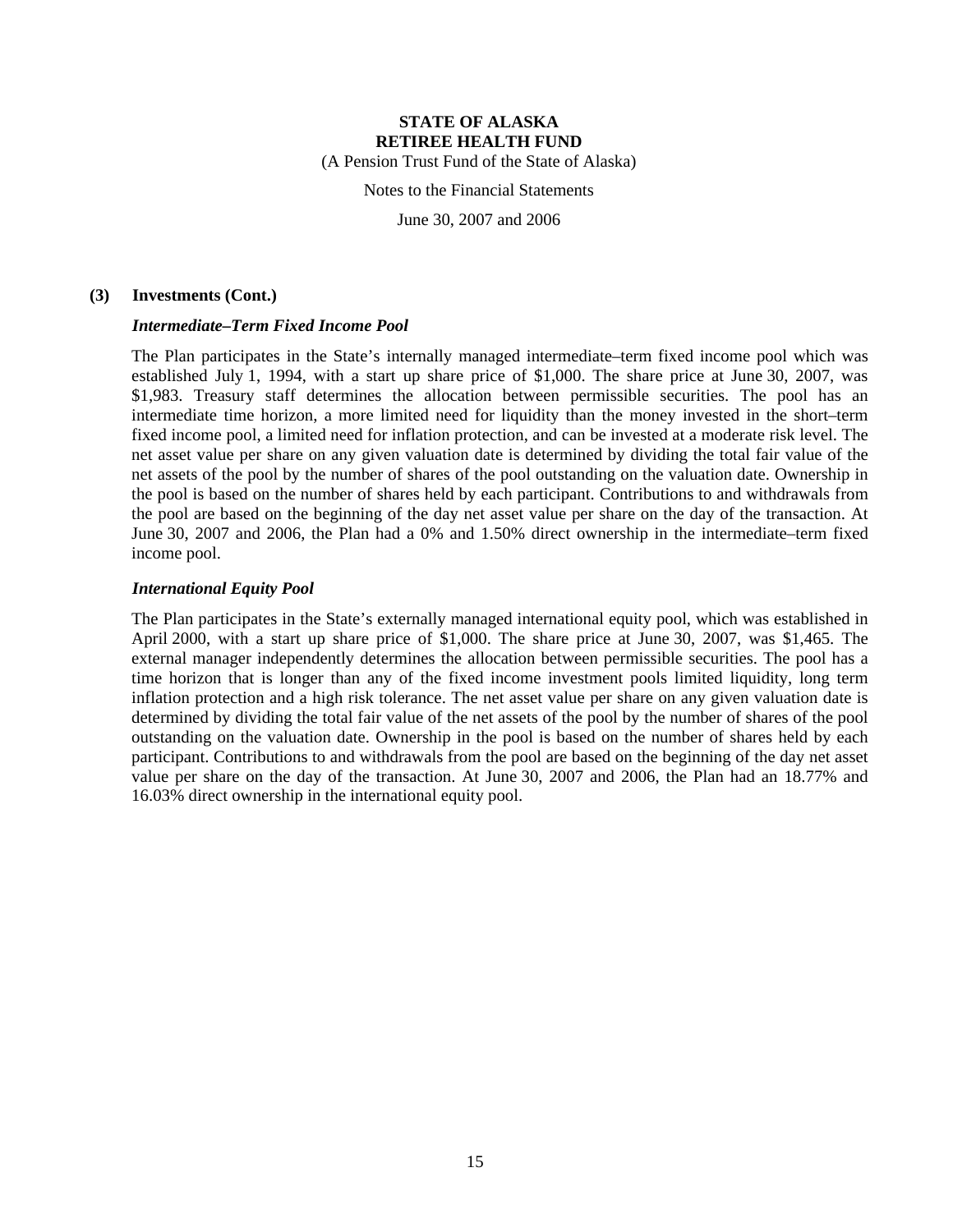(A Pension Trust Fund of the State of Alaska)

Notes to the Financial Statements

June 30, 2007 and 2006

### **(3) Investments (Cont.)**

At June 30, 2007, the Plan had the following investments:

|                                       |                            |                                    | <b>Fair value</b>                   |             |                |
|---------------------------------------|----------------------------|------------------------------------|-------------------------------------|-------------|----------------|
|                                       | Short-term<br><b>Fixed</b> | <b>Intermediate-</b><br>term Fixed | <b>Broad Market</b><br><b>Fixed</b> |             |                |
| <b>Investment</b> type                | <b>Income Pool</b>         | <b>Income Pool</b>                 | <b>Income Pool</b>                  | Other       | <b>Total</b>   |
| Overnight Sweep Account               | \$<br>774,741              |                                    |                                     |             | 774,741        |
| Money Market                          |                            |                                    |                                     | 14,346,159  | 14,346,159     |
| Short-term Investment Fund            | 5,041,653                  | 1,023,775                          | 7,243,235                           |             | 13,308,663     |
| <b>Commercial Paper</b>               | 11,167,541                 |                                    | 110.002                             |             | 11,277,543     |
| U.S. Treasury Bonds                   |                            |                                    | 6,102,136                           |             | 6,102,136      |
| <b>U.S. Treasury Notes</b>            |                            | 3,081,209                          | 10,293,524                          |             | 13,374,733     |
| U.S. Government Agency                |                            | 2,692,010                          | 2,706,007                           |             | 5,398,017      |
| Mortgage-backed                       | 8,627,948                  | 1,404,718                          | 68,088,241                          |             | 78,120,907     |
| Other Asset-backed                    | 61,994,822                 | 377,555                            | 6,436,408                           |             | 68,808,785     |
| Corporate Bonds                       | 32,144,365                 | 910,855                            | 23,650,047                          |             | 56,705,267     |
| Yankees:                              |                            |                                    |                                     |             |                |
| Government                            |                            | 117,079                            | 505,513                             |             | 622,592        |
| Corporate                             | 6,780,307                  | 308,697                            | 2,735,543                           |             | 9,824,547      |
| Domestic Equity                       |                            |                                    |                                     | 104,336,057 | 104,336,057    |
| <b>International Equity</b>           |                            |                                    |                                     | 43,875,974  | 43,875,974     |
| <b>Total Invested</b>                 |                            |                                    |                                     |             |                |
| Assets                                | 126,531,377                | 9,915,898                          | 127,870,656                         | 162,558,190 | 426,876,121    |
| Pool related net assets (liabilities) | (516, 477)                 | (1,304,667)                        | (23,806,424)                        | (510, 113)  | (26, 137, 681) |
| Other pool ownership                  | (18, 315, 362)             |                                    | 18,315,362                          |             |                |
| <b>GeFONSI</b>                        | (7,851,010)                | (8,611,231)                        |                                     | 16,462,241  |                |
| Participant Unallotted Cash           |                            |                                    |                                     | 412         | 412            |
| Total                                 | \$<br>99,848,528           |                                    | 122,379,594                         | 178,510,730 | 400,738,852    |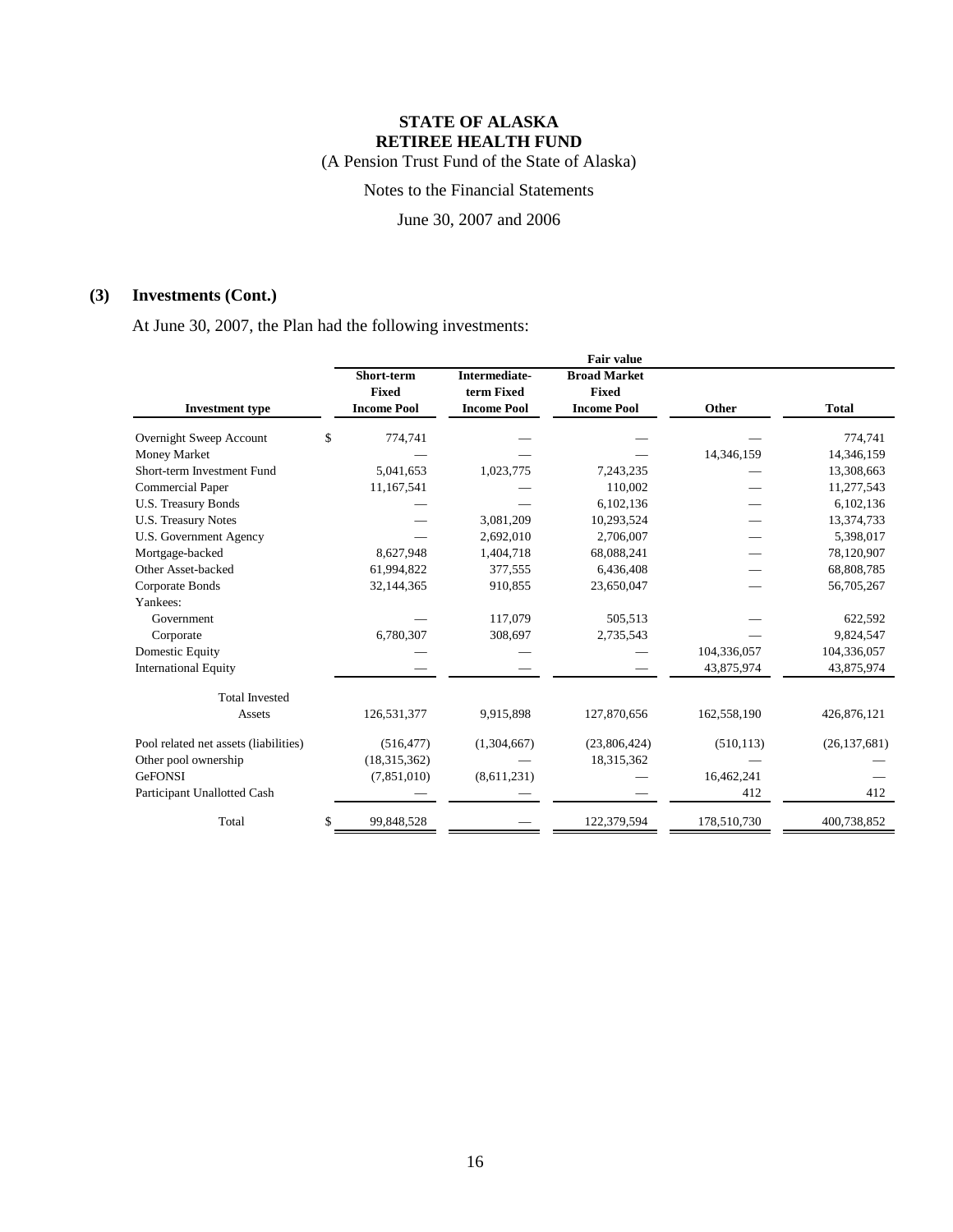(A Pension Trust Fund of the State of Alaska)

Notes to the Financial Statements

June 30, 2007 and 2006

### **(3) Investments (Cont.)**

At June 30, 2006, the Plan had the following investments:

|                                       |                    |                      | <b>Fair value</b>   |             |                |
|---------------------------------------|--------------------|----------------------|---------------------|-------------|----------------|
|                                       | <b>Short-term</b>  | <b>Intermediate-</b> | <b>Broad market</b> |             |                |
|                                       | <b>Fixed</b>       | term Fixed           | Fixed               |             |                |
| <b>Investment type</b>                | <b>Income Pool</b> | <b>Income Pool</b>   | <b>Income Pool</b>  | Other       | <b>Total</b>   |
| Overnight Sweep Account               | \$<br>94,119       |                      |                     |             | 94,119         |
| Short-term Investment Fund            | 2,317,687          |                      |                     |             | 2,317,687      |
| Money Market                          |                    |                      |                     | 29,889,664  | 29,889,664     |
| Commercial Paper                      | 4,648,437          |                      |                     |             | 4,648,437      |
| U.S. Treasury Bills                   |                    |                      |                     |             |                |
| <b>U.S. Treasury Notes</b>            |                    | 26,519,876           | 6,251,264           |             | 32,771,140     |
| U.S. Treasury Bonds                   |                    |                      | 6,926,176           |             | 6,926,176      |
| U.S. Government Agency                |                    |                      |                     |             |                |
| discount notes                        |                    |                      | 1,856,577           |             | 1,856,577      |
| <b>U.S. Government Agency</b>         |                    | 9,865,945            | 12,872,060          |             | 22,738,005     |
| Mortgage-backed                       | 4,001,544          | 5,850,739            | 54,836,341          |             | 64,688,624     |
| Other Asset-backed                    | 27,825,337         | 1,318,968            | 2,130,104           |             | 31,274,409     |
| Corporate Bonds                       | 14,396,412         | 8,673,512            | 26,816,455          |             | 49,886,379     |
| Yankees:                              |                    |                      |                     |             |                |
| Government                            |                    |                      | 652,693             |             | 652,693        |
| Corporate                             | 590,838            | 288,575              | 1,756,603           |             | 2,636,016      |
| Domestic Equity                       |                    |                      |                     | 59,173,539  | 59,173,539     |
| <b>International Equity</b>           |                    |                      |                     | 26,138,185  | 26,138,185     |
| <b>Total Invested</b>                 |                    |                      |                     |             |                |
| Assets                                | 53,874,374         | 52,517,615           | 114,098,273         | 115,201,388 | 335,691,650    |
|                                       | 12,089             |                      |                     |             |                |
| Pool Related Net Assets (Liabilities) | (15,500,873)       | (143, 868)           | (10, 239, 988)      | (37,053)    | (10, 408, 820) |
| Other Pool Ownership                  |                    | 2,020,283            | 13,480,590          |             |                |
| <b>GeFONSI</b>                        | (6, 122, 143)      | (8,398,861)          |                     | 14,521,004  |                |
| Total                                 | 32,263,447<br>\$   | 45,995,169           | 117,338,875         | 129,685,339 | 325,282,830    |

### *Interest Rate Risk*

Interest rate risk is the risk that changes in interest rates will adversely affect the fair value of an investment.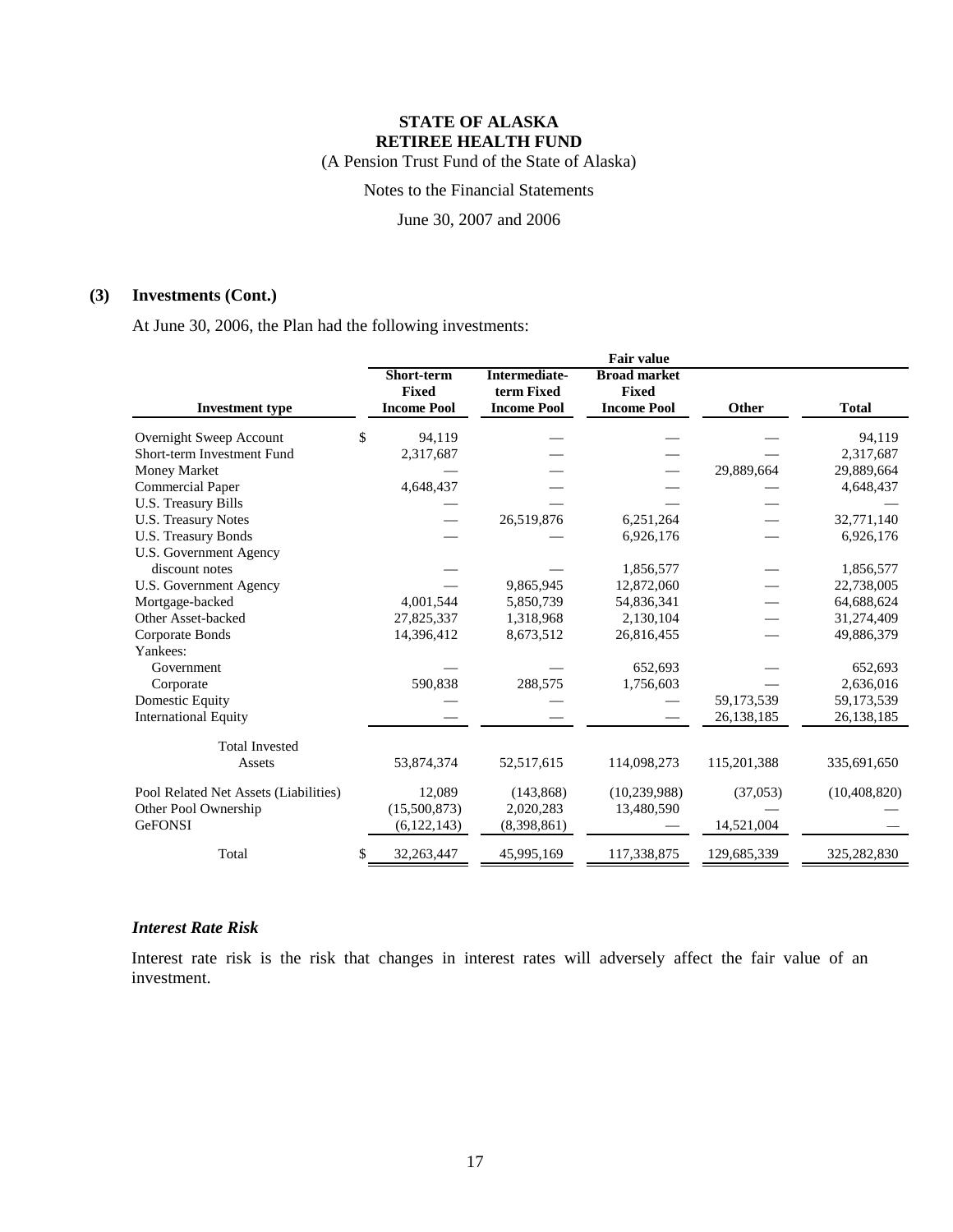(A Pension Trust Fund of the State of Alaska)

Notes to the Financial Statements

June 30, 2007 and 2006

#### **(3) Investments (Cont.)**

#### **Short–Term Fixed Income Pool**

As a means of limiting its exposure to fair value losses arising from increasing interest rates, Treasury's investment policy limits individual fixed rate securities to fourteen months in maturity or fourteen months expected average life. Floating rate securities are limited to three years in maturity or three years expected average life. Treasury utilizes the actual maturity date for commercial paper and twelve–month prepay speeds for other securities. At June 30, 2007, the expected average life of individual fixed rate securities ranged from three days to seven months and the expected average life of floating rate securities ranged from less than one year to three years.

#### **Intermediate–Term and Broad Market Fixed Income Pools**

Through its investment policy, Treasury manages its exposure to fair value losses arising from increasing interest rates by limiting the effective duration of its other fixed income pool portfolios to the following:

Intermediate–term fixed income pool  $- \pm 20\%$  of the Merrill Lynch 1–5 year Government Bond Index. The effective duration for the Merrill Lynch 1–5 year Government Bond Index at June 30, 2007, was 2.24 years.

Broad market fixed income pool  $- \pm 20\%$  of the Lehman Brothers Aggregate Bond Index. The effective duration for the Lehman Brothers Aggregate Bond Index at June 30, 2007, was 4.70 years.

At June 30, 2007, the effective duration by investment type was as follows:

|                                       | <b>Effective duration</b> (in years)       |                                             |  |  |
|---------------------------------------|--------------------------------------------|---------------------------------------------|--|--|
|                                       | Intermediate-<br>term fixed<br>income pool | <b>Broad market</b><br>fixed<br>income pool |  |  |
| U.S. treasury notes                   | 2.41                                       | 3.92                                        |  |  |
| U.S. treasury bonds                   |                                            | 11.26                                       |  |  |
| U.S. government and agency securities | 1.76                                       | 5.79                                        |  |  |
| Mortgage-backed                       | 3.10                                       | 4.22                                        |  |  |
| Other asset-backed                    | 1.56                                       | 5.53                                        |  |  |
| Corporate bonds                       | 2.73                                       | 5.26                                        |  |  |
| Yankees:                              |                                            |                                             |  |  |
| Government                            | 4.29                                       | 10.87                                       |  |  |
| Corporate                             | 3.58                                       | 5.84                                        |  |  |
| Portfolio effective duration          | 1.93                                       | 4.06                                        |  |  |

Duration is a measure of interest rate risk. It measures a security's sensitivity to a 100–basis point change in interest rates. The duration of a pool is the average fair value weighted duration of each security in the pool taking into account all related cash flows.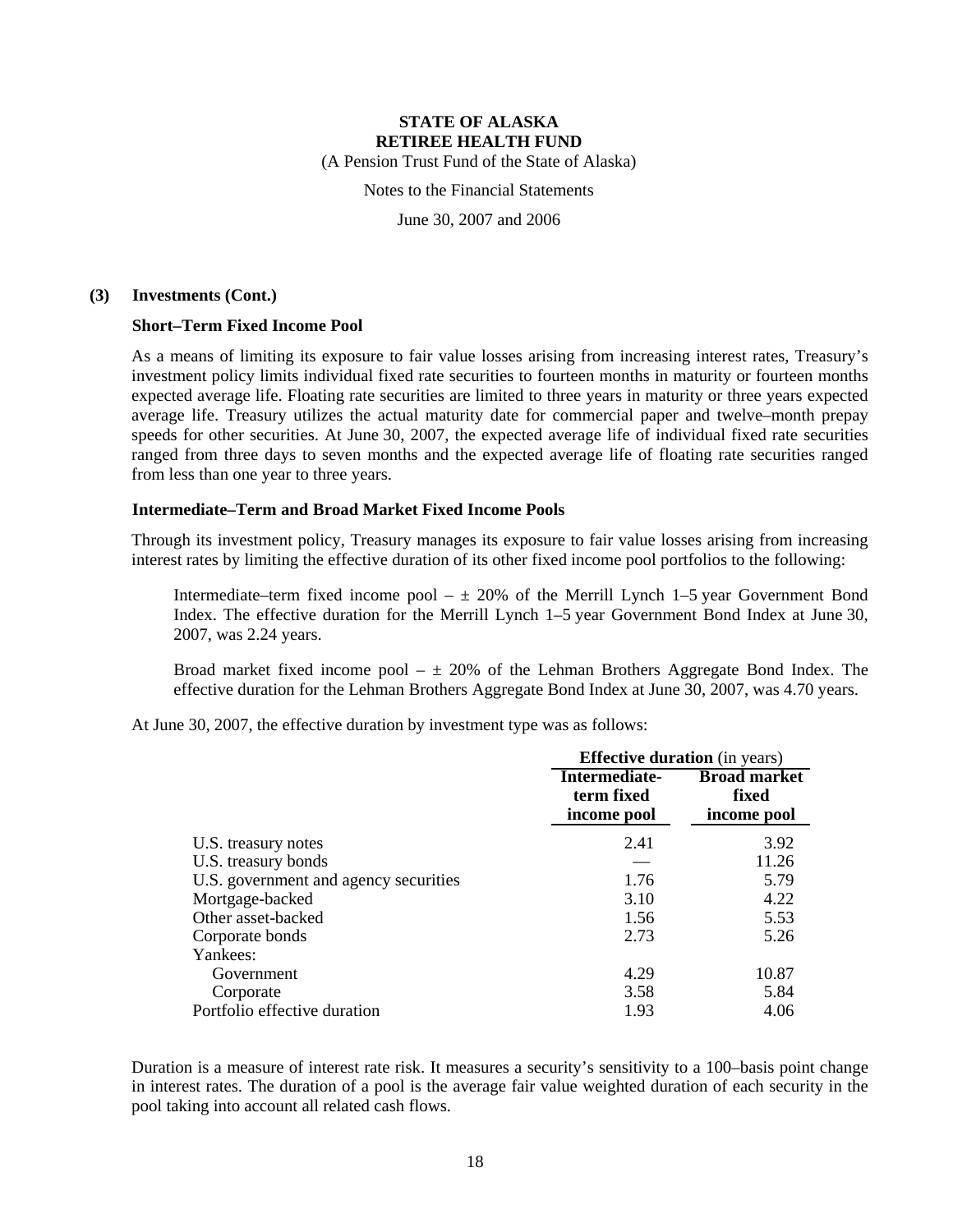(A Pension Trust Fund of the State of Alaska)

Notes to the Financial Statements

June 30, 2007 and 2006

#### **(3) Investments (Cont.)**

Treasury uses industry–standard analytical software developed by The Yield Book Inc. to calculate effective duration. The software takes into account various possible future interest rates, historical and estimated prepayment rates, call options and other variable cash flows for purposes of the effective duration calculation.

Treasury has no policy with regard to interest rate risk for the money market balance held in the International Equity Pool.

#### *Credit Risk*

Credit risk is the risk that an issuer or other counter party to an investment will not fulfill its obligations.

There is limited credit risk associated with the lending transactions since the Commissioner of Revenue (Commissioner) is indemnified by State Street Corporation (Bank) against any loss resulting from counterparty failure or default on a loaned security or its related income distributions.

The Bank further indemnifies the Commissioner against loss due to borrower rebates in excess of earnings on cash collateral. Indemnifications are subject to limitation relating to war, civil unrest or revolution, or beyond the reasonable control of the Bank.

The Plan is subject to limited credit risk associated with securities lending transaction since the Commissioner is indemnified by State Street Corporation (the Bank) against any loss resulting from counterparty failure or default on a loaned security or its related income distributions. The Bank further indemnifies the ARMB against loss due to borrower rebates in excess of earnings on cash collateral. Indemnifications are subject to limitation relating to war, civil unrest or revolution, or beyond the reasonable control of the Bank.

Treasury's investment policy has the following limitations with regard to credit risk:

With the exception of the sweep account, short–term fixed income pool investments are limited to instruments with a long–term credit rating of at least A3 or equivalent and instruments with a short–term credit rating of at least A1 or equivalent. For securities with long–term credit ratings, they may be purchased if the median rating of Standard & Poor's Corporation, Moody's and Fitch is A3 or equivalent. Asset–backed and nonagency mortgage securities may be purchased if only rated by one of the rating agencies mentioned above if they are rated AAA. Unexpected daily cash surpluses that arise in this pool are invested overnight in the custodian's repurchase agreement sweep account. Treasury does not have a policy to limit credit risk associated with the sweep account.

Intermediate–term and broad market fixed income pool investments are limited to securities with a long– term credit rating of at least BBB3 or equivalent and securities with a short–term credit rating of at least A1 or equivalent. For securities with long–term credit ratings, they may be purchased if the median rating of Standard & Poor's Corporation, Moody's and Fitch is BBB3 or equivalent. Asset–backed and nonagency mortgage securities may be purchased if only rated by one of the rating agencies mentioned above if they are rated AAA.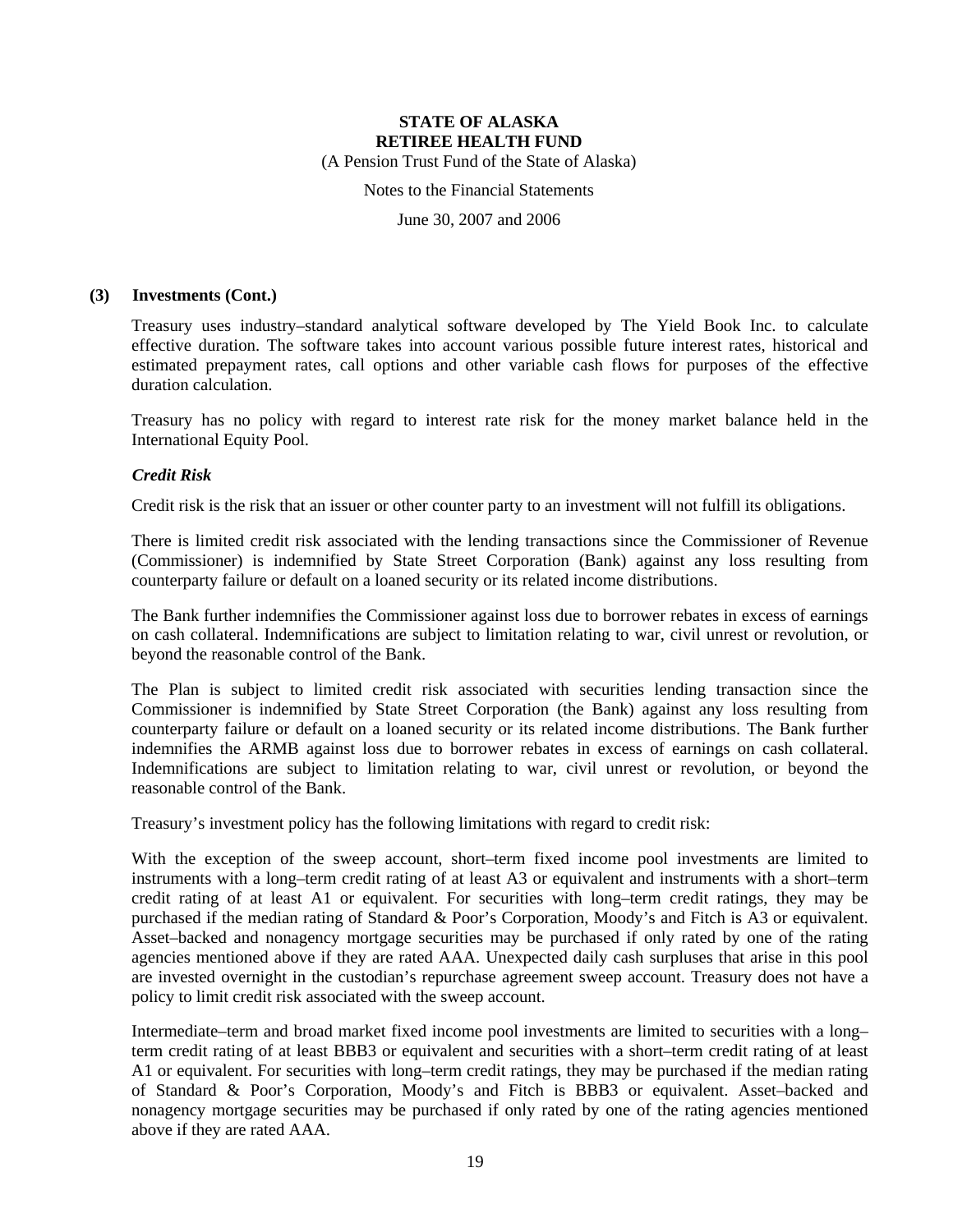(A Pension Trust Fund of the State of Alaska)

Notes to the Financial Statements

June 30, 2007 and 2006

#### **(3) Investments (Cont.)**

The Russell 3000 Index Common Trust Fund (Trust), a passively managed commingled index fund, may lend assets or transfer securities to broker agents or other entities for collateral in the form of cash or securities and simultaneously agree to return the collateral for the same securities in the future. There is credit risk associated with the lending transactions. The risk exists that an issuer or other counterparty to an investment will not fulfill its obligations and a loss results from counterparty failure or default on a loaned security.

Some funds participate in the State's externally managed Domestic and International Equity account. The participants in this account hold shares in the Russell 3000 and Morgan Stanley Capital International (MSCI) Europe Australian and Far East (EAFE), Index Common Trust Funds (Trusts), a passively managed commingled index fund. The Trust includes other, non-State institutional investors. The investment objective of the Trust is to replicate, as closely as possible, the return of the Russell 3000 Stock Index and the MSCI EAFE Stock Index, and thus is comprised of securities included in that index. The net asset value per share

Treasury has no policy with regard to credit risk for the money market balance held in the international equity pool.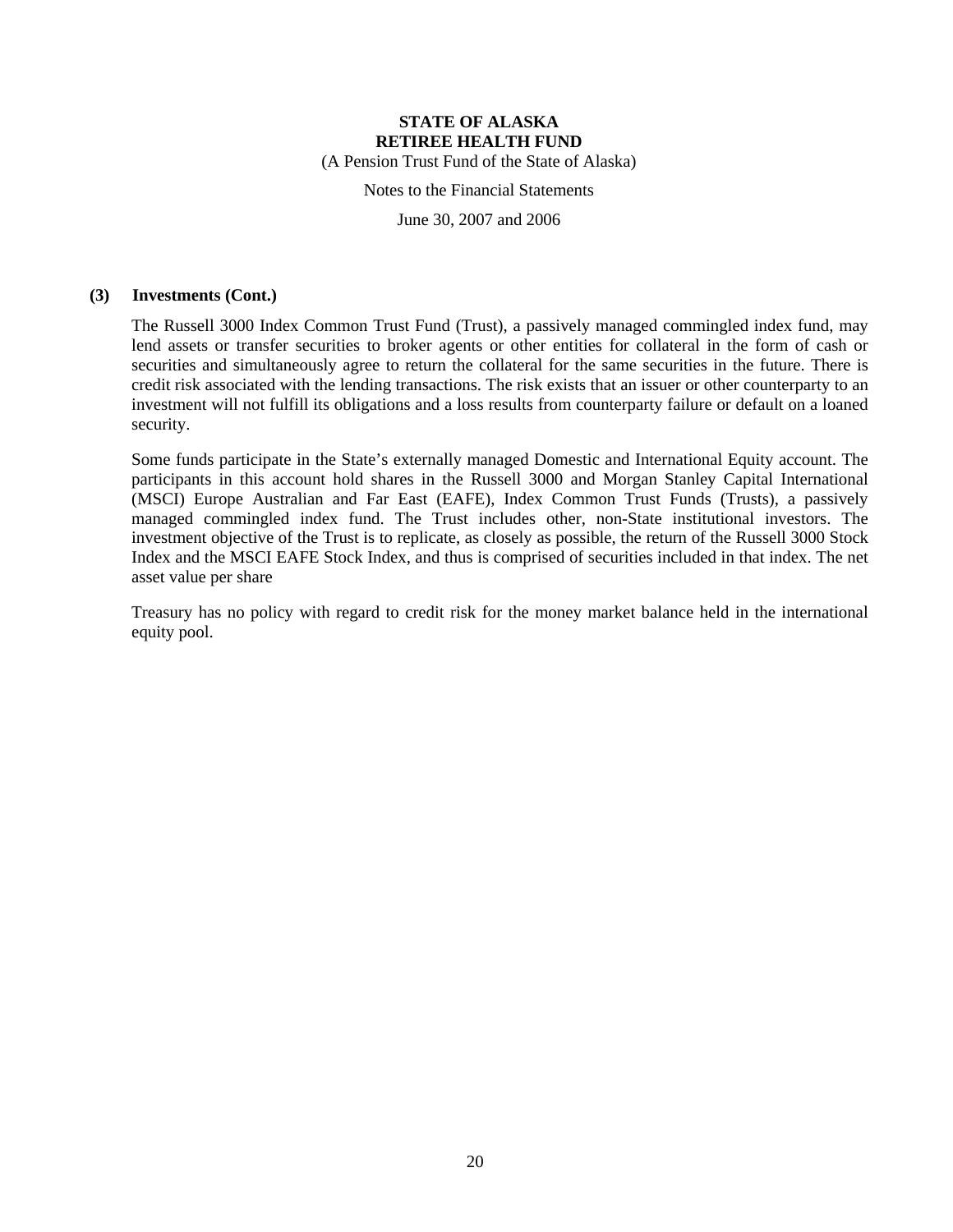(A Pension Trust Fund of the State of Alaska)

Notes to the Financial Statements

June 30, 2007 and 2006

### **(3) Investments (Cont.)**

At June 30, 2007, the Pools consisted of investments with credit quality ratings issued by nationally recognized statistical rating organizations as follows (using Standard and Poor's Corporation rating scale):

| <b>Investment type</b>              | Rating <sup>1</sup> | Short-term<br>fixed income<br>pool | <b>Intermediate-</b><br>term fixed<br>income pool | <b>Broad market</b><br>fixed income<br>pool |
|-------------------------------------|---------------------|------------------------------------|---------------------------------------------------|---------------------------------------------|
| Overnight sweep account             | <b>Not Rated</b>    | 0.61%                              |                                                   | $\frac{0}{0}$<br>$\%$                       |
| Short-term investment account       | Not Rated           | 3.96                               | 0.05                                              |                                             |
| Commercial paper                    | AA                  | 1.88                               |                                                   |                                             |
| Commercial paper                    | $A-1$               | 3.09                               |                                                   |                                             |
| Commercial paper                    | Not Rated           | 3.86                               |                                                   |                                             |
| U.S. government agency discount not | Not Rated           |                                    | 11.83                                             | 6.96                                        |
| U.S. government agency              | AAA                 |                                    | 31.21                                             | 1.82                                        |
| U.S. government agency              | <b>BBB</b>          |                                    |                                                   | 0.16                                        |
| U.S. government agency              | Not Rated           |                                    | 0.05                                              | 0.62                                        |
| Mortgage-backed                     | AAA                 | 6.50                               | 14.75                                             | 55.14                                       |
| Mortgage-backed                     | $\mathbf{A}$        | 0.32                               | $\blacksquare$                                    | -                                           |
| Mortgage-backed (agency)            | Not Rated           |                                    | 1.57                                              | 10.39                                       |
| Other asset-backed                  | AAA                 | 40.98                              | 2.46                                              | 4.73                                        |
| Other asset-backed                  | AA                  | 0.91                               |                                                   | $\overline{\phantom{m}}$                    |
| Other asset-backed                  | $\mathsf{A}$        | 6.34                               | 0.88                                              | 0.09                                        |
| Other asset-backed                  | <b>BBB</b>          | $\overline{a}$                     | 0.29                                              | 1.37                                        |
| Other asset-backed                  | Not Rated           | 0.78                               | 0.76                                              | $\overline{\phantom{0}}$                    |
| Corporate bonds                     | AAA                 | 1.97                               | 0.93                                              | 2.14                                        |
| Corporate bonds                     | AA                  | 15.13                              | 4.01                                              | 4.25                                        |
| Corporate bonds                     | $\mathbf{A}$        | 8.31                               | 2.98                                              | 7.47                                        |
| Corporate bonds                     | <b>BBB</b>          |                                    | 2.51                                              | 7.57                                        |
| Corporate bonds                     | Not Rated           |                                    | 0.14                                              | 1.29                                        |
| Yankees - Government                | AAA - BBB           |                                    | 1.36                                              | 0.49                                        |
| Yankees - Corporate                 | AAA                 |                                    | 1.84                                              | 0.26                                        |
| Yankees - Corporate                 | AA                  | 3.09                               | 1.21                                              | $\overline{a}$                              |
| Yankees - Corporate                 | $\mathbf{A}$        | 1.75                               | 0.29                                              | 1.45                                        |
| Yankees - Corporate                 | <b>BBB</b>          |                                    | 0.25                                              | 0.92                                        |
| Yankees - Corporate                 | Not Rated           | 0.52                               |                                                   |                                             |
| No credit exposure                  |                     | $\overline{\phantom{a}}$           | 20.63                                             | (7.12)                                      |
|                                     |                     | 100.00 %                           | 100.00 %                                          | 100.00<br>$\%$                              |

<sup>1</sup>Rating modifiers are not disclosed.

At June 30, 2007, the securities lending collateral was invested in a registered 2(a)–7 money market fund that was not rated.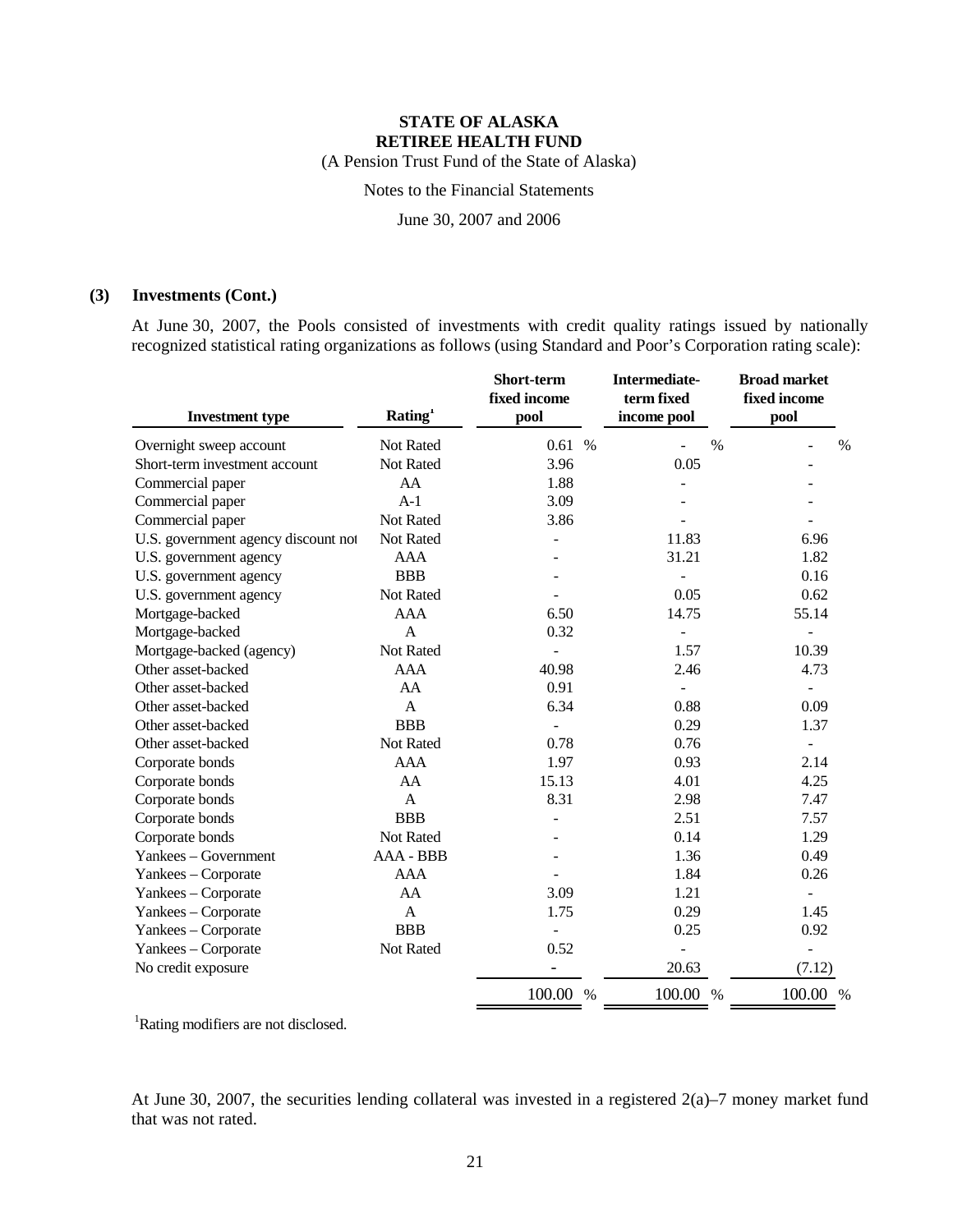(A Pension Trust Fund of the State of Alaska)

Notes to the Financial Statements

June 30, 2007 and 2006

#### **(3) Investments (Cont.)**

#### *Custodial Credit Risk – Deposits*

Custodial credit risk is the risk that deposits may not be returned in the event of a bank failure. Treasury's policy with regard to custodial credit risk is to collateralize state deposits to the extent possible. At June 30, 2007, the Plan's deposits were uncollateralized and uninsured.

#### *Foreign Currency Risk*

The Commissioner formally adopts asset allocation policies for the Plan at the beginning of each fiscal year which places policy limitations on the amount of international securities the Plan is allowed to hold. The following policy was in place during fiscal year 2007 and invested assets included the following holdings at June 30, 2007, for the Plan's investment in the international equity Pool:

|                                               | <b>Policy</b>  | Actual |
|-----------------------------------------------|----------------|--------|
| Retiree Health Insurance Fund, Long-term Care | $19\% \pm 4\%$ | 19.53% |
| Retiree Health Insurance Fund, Major Medical  | $6\% + 4\%$    | 5.58%  |

At June 30, 2007, the Plan had exposure to foreign currency risk as follows:

| <b>Currency</b>                     | Amount           |
|-------------------------------------|------------------|
| Deposits:                           |                  |
| Euro Currency                       | \$<br>1,490      |
| Japanese Yen                        | 15,521           |
|                                     | 17,011           |
| Investments – international equity: |                  |
| Euro Currency                       | 17,023,749       |
| Japanese Yen                        | 6,438,061        |
| New Zeland Dollar                   | 404,125          |
| Pound Sterling                      | 12,008,822       |
| Singapore Dollar                    | 766,545          |
| Swedish Krona                       | 635,964          |
| Swiss Franc                         | 3,667,404        |
|                                     | 40,944,670       |
| Total                               | \$<br>40,961,681 |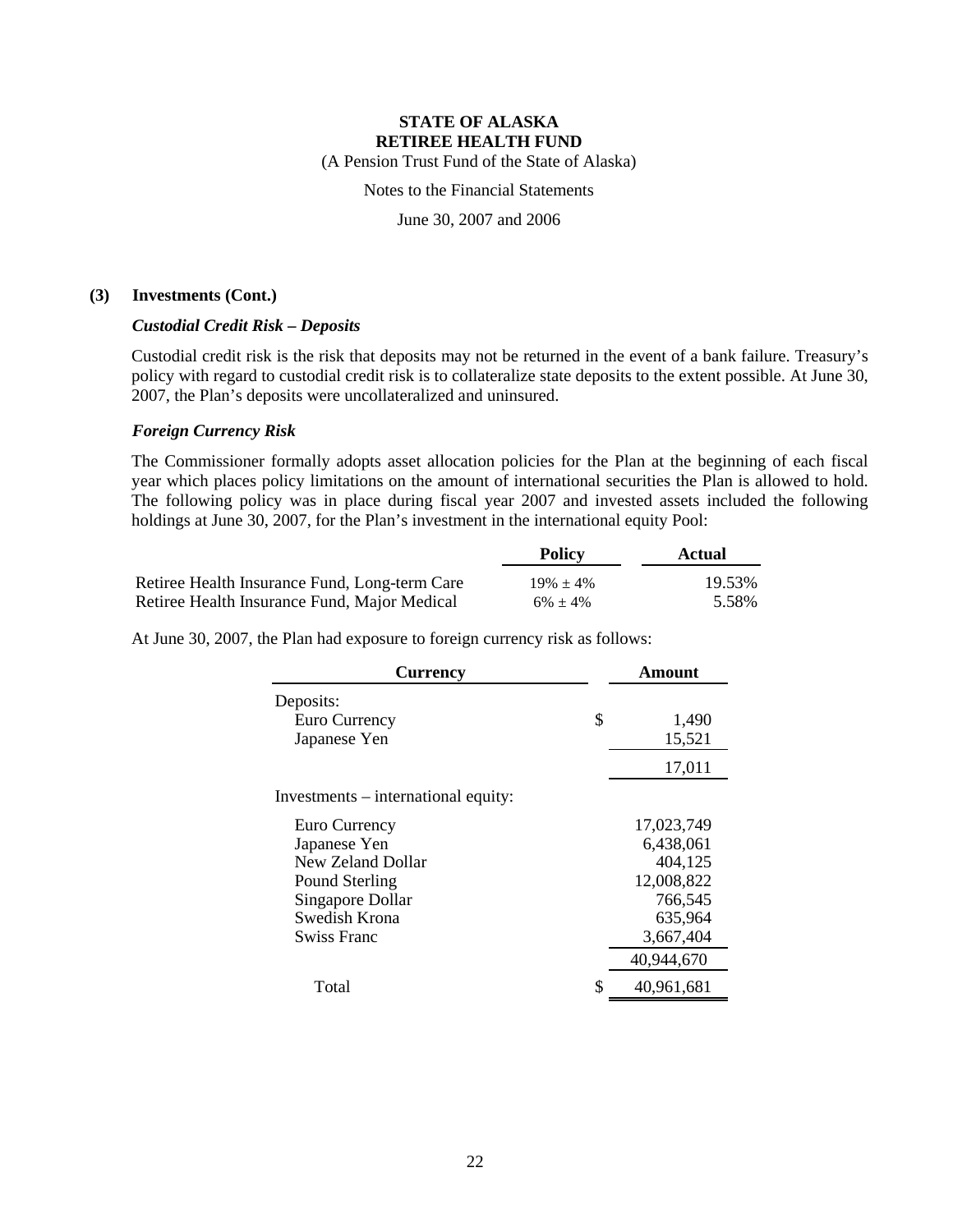(A Pension Trust Fund of the State of Alaska)

Notes to the Financial Statements

June 30, 2007 and 2006

#### **(3) Investments (Cont.)**

### *Concentration of Credit Risk*

Treasury's policy with regard to concentration of credit risk is to prohibit the purchase of more than 5.0% of a pool's holdings in corporate bonds of any one company or affiliated group. At June 30, 2007, the Plan had more than 5.0% of their investments in Federal Home Loan Mortgage Corporation and Federal National Mortgage Association as follows:

|                                              |                   | <b>Percent of</b>                       |
|----------------------------------------------|-------------------|-----------------------------------------|
|                                              | <b>Fair Value</b> | <b>Total plan</b><br><b>Investments</b> |
|                                              |                   |                                         |
| <b>Federal National Mortgage Association</b> | 41.742.592        | 10%                                     |

The Plan's investments (including investments bought, sold, as well as held during the year) appreciated (depreciated) in value as follows:

|                                     |   | 2007       | 2006        |
|-------------------------------------|---|------------|-------------|
| Broad market fixed income pool      | S | 775,097    | (5,558,659) |
| Domestic equity account             |   | 11,211,729 | 3,943,190   |
| Intermediate-term fixed income pool |   | 444,879    | (1,343,655) |
| International equity pool           |   | 5,789,442  | 3,881,347   |
| Domestic Equity Pool                |   | 3,347,499  |             |
|                                     |   | 21,568,646 | 922,223     |

#### **(4) Securities Lending**

Alaska Statute 37.10.071 authorizes the Commissioner to lend assets, under an agreement and for a fee, against deposited collateral of equivalent fair value. The Commissioner entered into an agreement with the Bank to lend fixed income and equity securities. The Bank, acting as the Commissioner's agent under the agreement, transfers securities to broker agents or other entities for collateral in the form of cash or securities and simultaneously agrees to return the collateral for the same securities in the future.

At June 30, 2007 and 2006, the fair value of securities on loan allocable to the Plan totaled \$14,046,248 and \$29,466,271, respectively.

There is no limit to the amount that can be loaned and the Commissioner is able to sell securities on loan. International equity security loans are collateralized at not less than 105% of their fair value. Fixed income security loans are collateralized at not less than 102% of their fair value. Loaned securities and collateral is marked to market daily and collateral is received or delivered the following day to maintain collateral levels.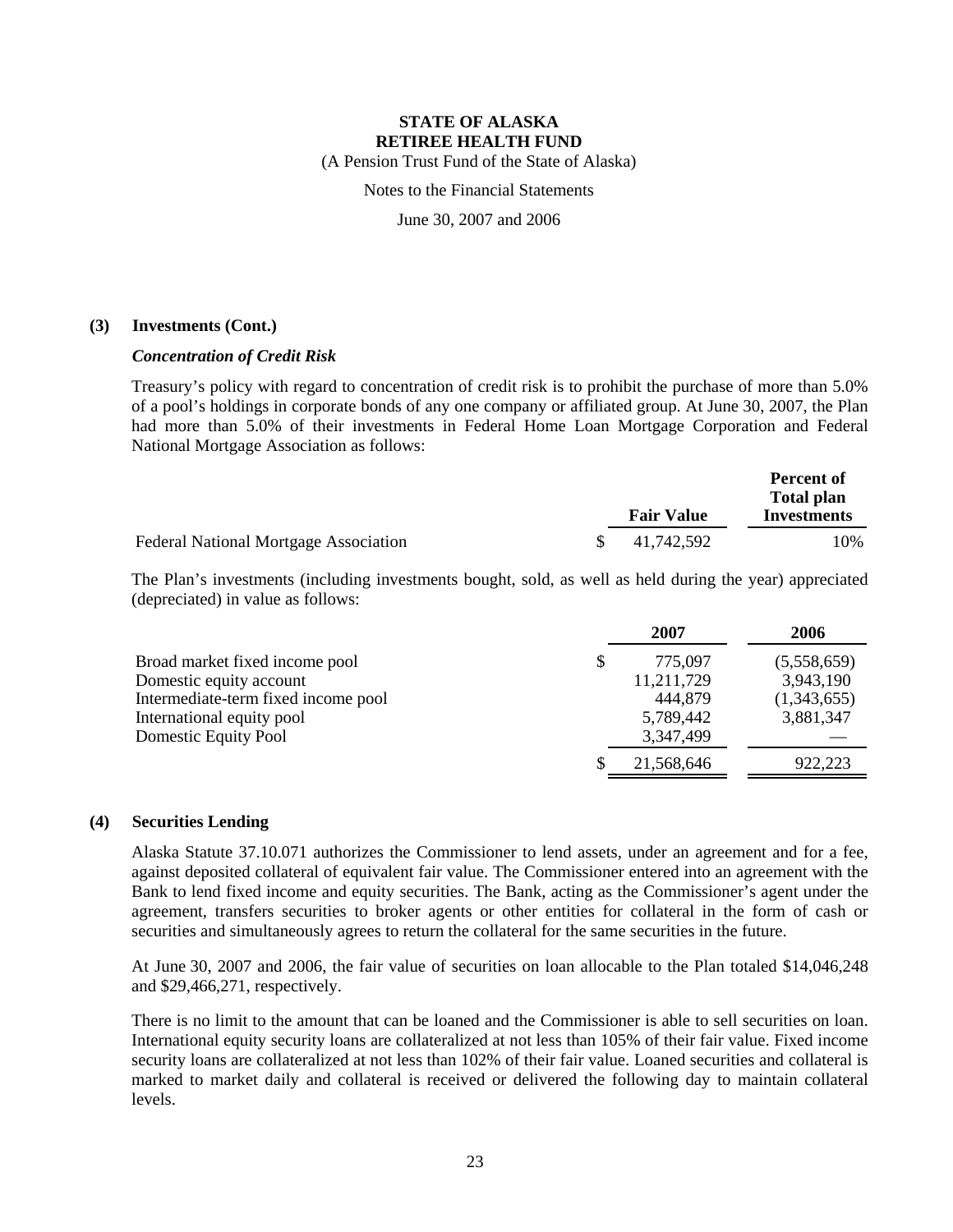(A Pension Trust Fund of the State of Alaska)

Notes to the Financial Statements

June 30, 2007 and 2006

#### **(4) Securities Lending (cont.)**

Cash collateral of \$14,346,159 is invested in a registered  $2(a)$ –7 money market fund, which is valued at amortized cost, approximating fair value. Maturities of investments in the money market fund generally do not match the maturities of the loaned securities because the lending agreements are terminable at will. Securities collateral of \$37,223 may be pledged or sold upon borrower default. Since the Commissioner does not have the ability to pledge or sell the securities collateral unless the borrower defaults, they are not recorded in the financial statements. Securities on loan, cash collateral and cash collateral payable are recorded in the financial statements. The Bank, the Plan and the borrower receive a fee from earnings on invested collateral. The Bank and the Plan share a fee paid by the borrower for loans not collateralized with cash.

There is limited credit risk associated with the lending transactions since the Commissioner is indemnified by the Bank against any loss resulting from counterparty failure or default on the loaned security or is related income distribution. The Bank further indemnifies the ARMB against loss due to borrower rebates in excess of earning on cash collateral. Indemnifications are subject to limitation related to war, civil unrest or revolution, or beyond the reasonable control of the bank.

For the year ended June 30, 2007, there were no losses incurred as a result of securities lending transactions and there were no significant violations of legal or contractual provisions or failures by any borrowers to return loaned securities.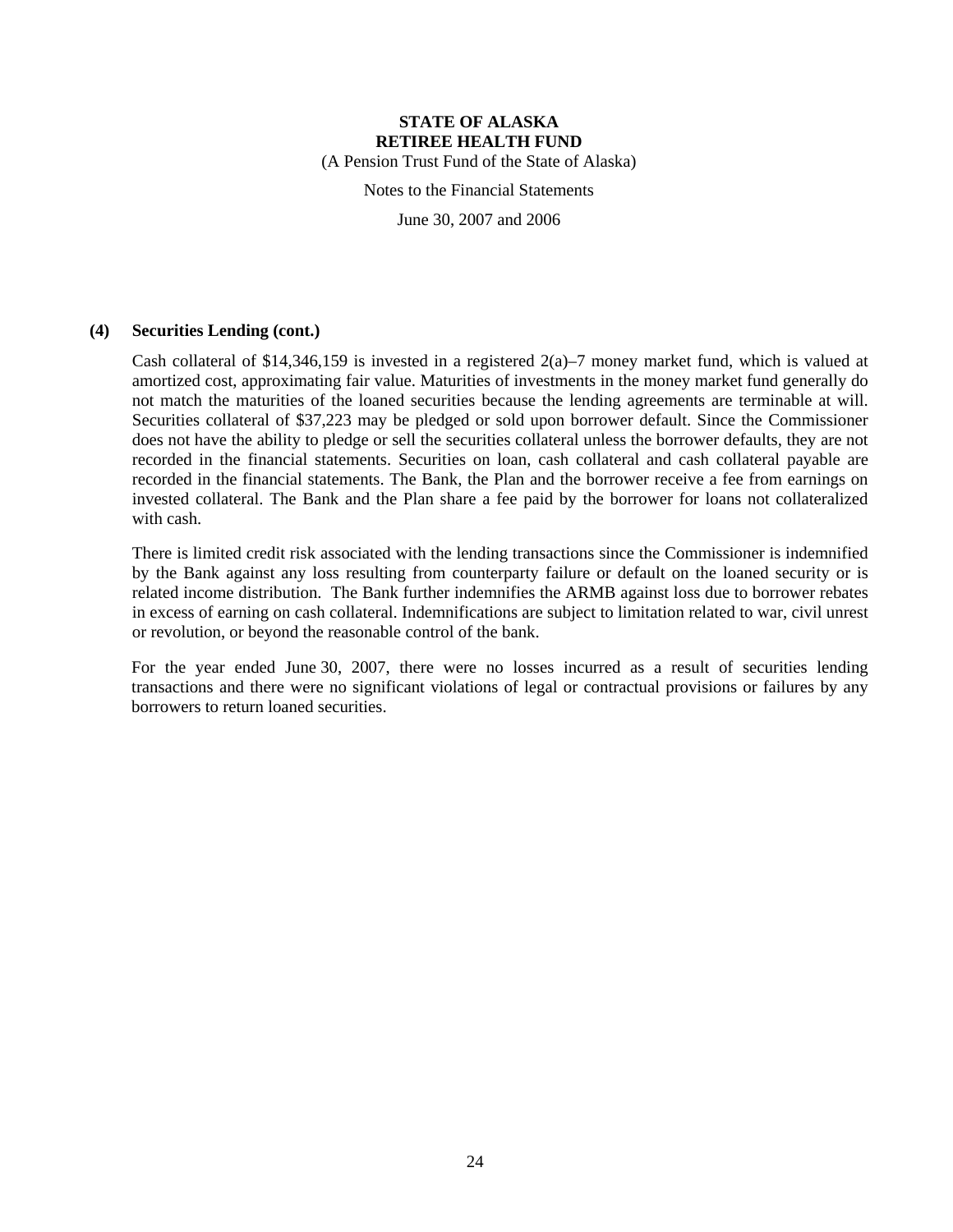(A Pension Trust Fund of the State of Alaska)

Notes to the Financial Statements

June 30, 2007 and 2006

### **(5) Claims Payable**

The liability for claims incurred but not reported represents the estimated amounts necessary to settle all outstanding claims, incurred but not reported, as of the balance sheet date. The Plan's reserve estimates are based primarily on historical development patterns adjusted for current trends that would modify past experience. Claims are reevaluated periodically to consider the effects of inflation, claims settlement trends and other economic factors. The process of establishing loss reserves is subject to uncertainties that are normal, recurring and inherent in the healthcare business.

Changes in the balances of claims liabilities follows:

|                                                               | 2007            | 2006            |
|---------------------------------------------------------------|-----------------|-----------------|
| Beginning of year:<br>Due to State of Alaska General Fund for |                 |                 |
| Outstanding warrants                                          | \$<br>1,246,397 | 1,641,454       |
| Outstanding claims received but not paid                      | 12,359,785      | 664,063         |
| Incurred but not reported                                     | 43,368,000      | 46,270,000      |
| Total, beginning of year                                      | 56,974,182      | 48,575,517      |
| Benefit deductions                                            | 301,285,999     | 294,608,159     |
| Benefits paid                                                 | (301, 778, 357) | (286, 209, 494) |
| Total, end of year                                            | 56,481,824      | 56,974,182      |
| End of year:                                                  |                 |                 |
| Due to State of Alaska General Fund for                       |                 |                 |
| Outstanding warrants                                          | \$<br>1,497,919 | 1,246,397       |
| Outstanding claims received but not paid                      | 811,905         | 12,359,785      |
| Incurred but not reported                                     | 54,172,000      | 43,368,000      |
| Total, end of year                                            | 56,481,824      | 56,974,182      |
|                                                               |                 |                 |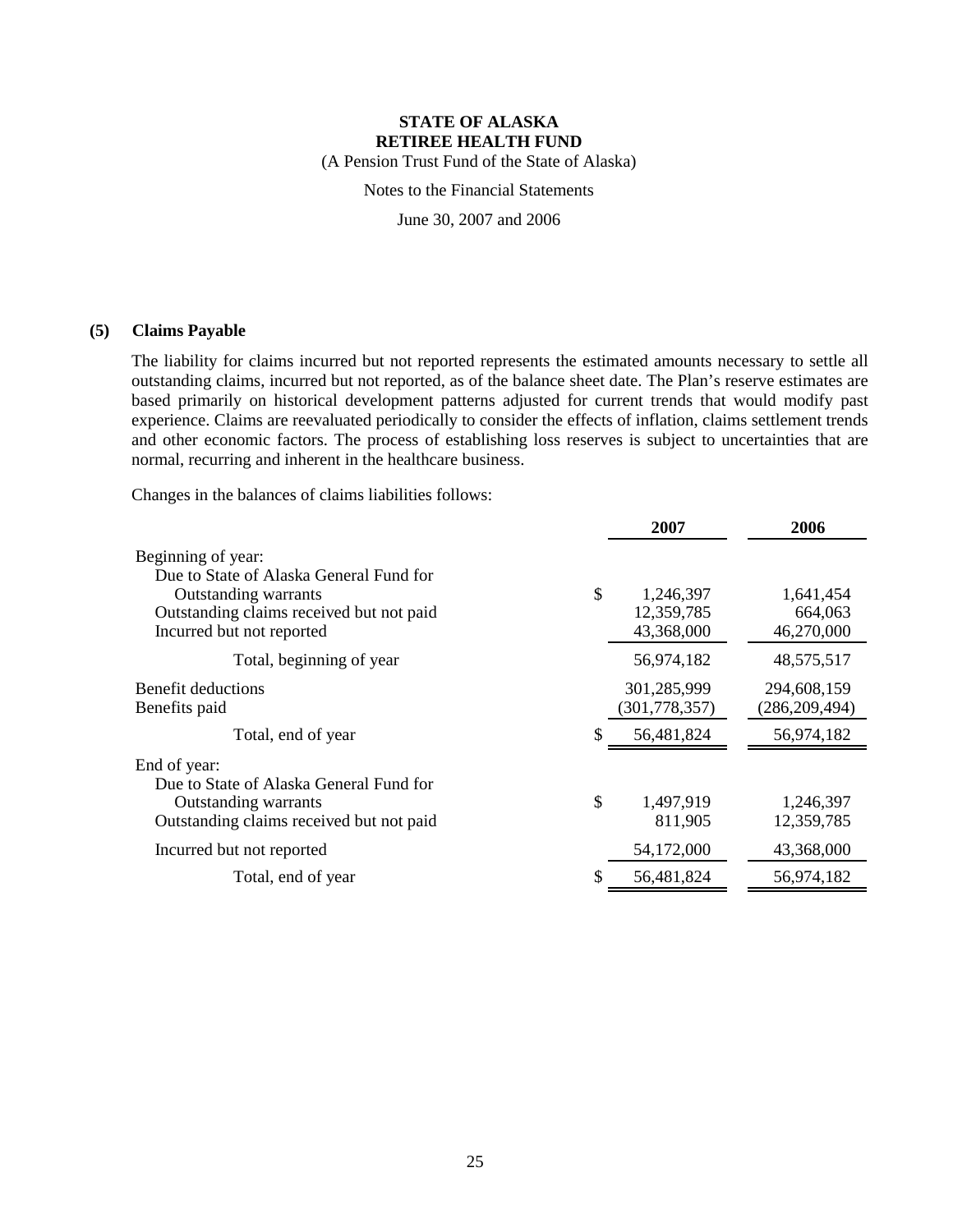(A Pension Trust Fund of the State of Alaska)

### Notes to the Financial Statements

June 30, 2007 and 2006

#### **(6) Transfer to Retirement Systems**

During fiscal years 2004 and 2006, a review was conducted of all medical reserve amounts. An analysis was conducted which considered: (1) the medical portion of net assets held in trust for benefits and other purposes, (2) prior and current year amounts incurred, but not paid, (3) the amount necessary for the contingency reserve, and (4) the amount necessary for a premium stabilization reserve. The result was excess reserve balances over those deemed necessary for the continued operation of the Plan. The excess amount was allocated to participating plans. Such an analysis is conducted periodically to determine that reserves are adequate, but not excessive.

Based on this review, the Plan transferred \$50,000,000 to the four participating retirement systems in fiscal year 2006. The transfers were as follows:

| <b>Public Employees' Retirement System</b>        | <sup>\$</sup> | 34,635,000 |
|---------------------------------------------------|---------------|------------|
| Teachers' Retirement System                       |               | 15,175,000 |
| Judicial Retirement System                        |               | 125,000    |
| <b>Elected Public Officials Retirement System</b> |               | 65,000     |

No transfers have been made for 2007.

#### **(7) Contingency**

The Department of Administration determined that statutory changes were needed to ensure that the Defined Benefit Retiree Health Program is funded in compliance with the Internal Revenue Code. Consequently, during the fiscal year 2007 legislative session, a law was enacted that created the Alaska Retiree Health Care Trusts (ARHCT), two separate irrevocable trusts. Senate Bill 123 (SB 123), effective June 7, 2007, directs all separately calculated employer contributions for the retiree health benefits, and appropriations, earning and reserves for payment of retiree medical obligations, to be credited to the ARHCT. Pursuant to SB 123, Treasury and the Department of Administration established and implemented the ARHCT effective as of July 1, 2007. The ARHCT will be funded through contributions from employers and premiums paid by retirees.

The Department of Administration intends to seek a tax determination letter from the Internal Revenue Service during the filing cycle beginning on February 1, 2008, and ending on January 31, 2009, concerning the status of the pension plans it administers as qualified governmental plans under Internal Revenue Code Sections 401(a) and 414(d). The Department of Administration also intends to seek private letter rulings regarding the status of the ARHCT. Finally, The Department of Administration intends to seek rulings and/or guidance from the Internal Revenue Service with respect to the prior structure of the Defined Benefit Retiree Health Program. As a result, invested assets may need to be reallocated between net assets available for pension benefits and net assets available for retiree health benefits, which could require a transfer of assets included in the accompanying schedule of invested assets into the ARHCT. At this time, The Department of Administration is unable to predict the exact timing of the making of its intended filing with the Internal Revenue Service, the timing of any guidance that may be obtained from the Internal